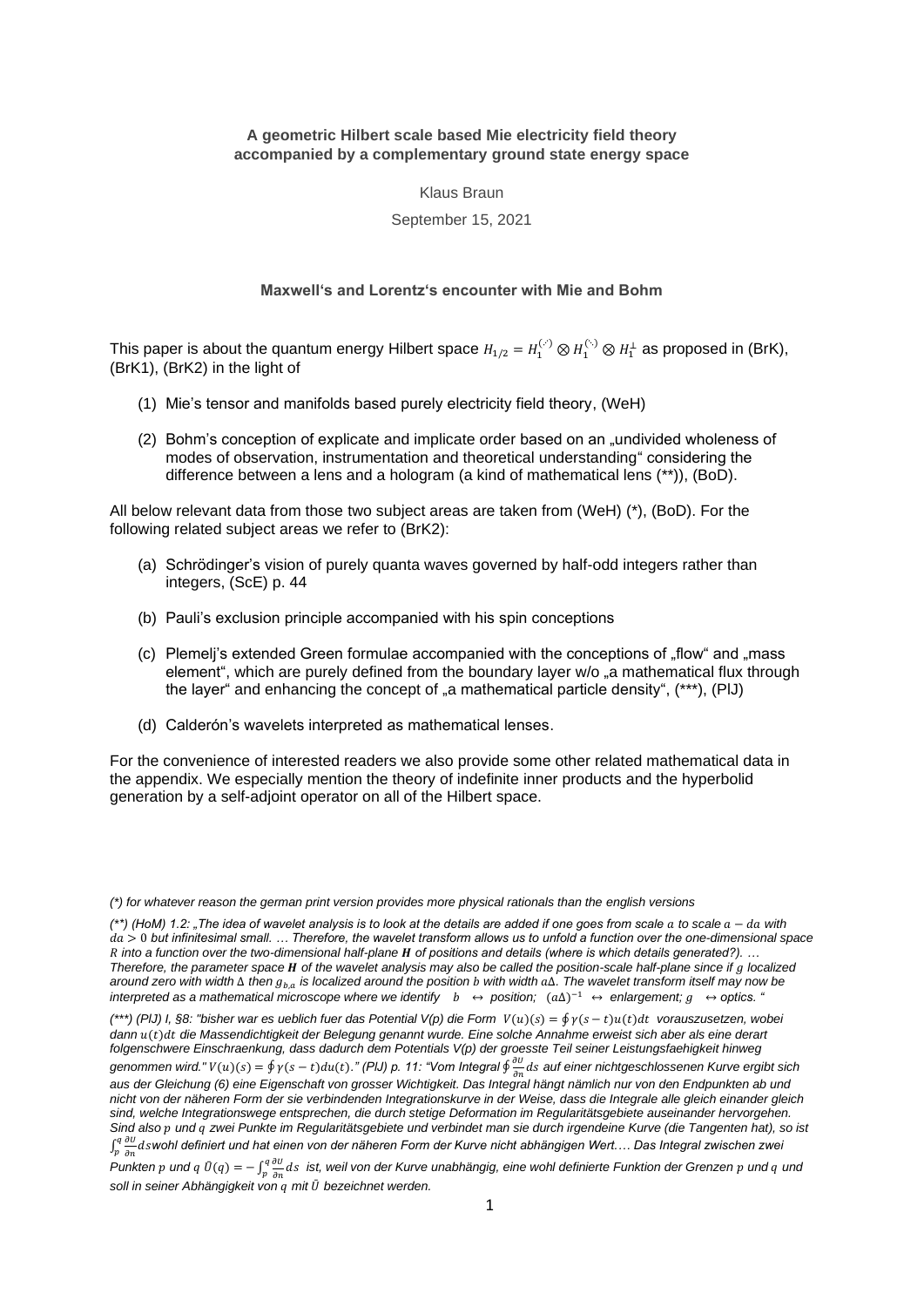#### **Einstein relativity principle and the split up of the world into space and time**

Einstein relativity principle tells us that the speed of light is independent from the motion state of the light source (it does not tell us, that clocks cannot run differently for observers in other galaxies). In other words, a translation in an ether cannot be distinguished from hibernation. The conclusion of the physicists was, "ether does not exist" (WeH1) §22. The analysis of the Einstein relativity principle in the context of the Lorentz invariance lead to a decomposition of the world into space and time by projection. The related world-points constitute a four-dimensional manifold, i.e., in this world there exists four coordinates that the corresponding space-like zero cones translate into space-like zero cones, and the time-like vectors transform into time-like vectors (WeH1) §23. In terms of Bohm's explicate and implicate order conception, (\*), the Einstein-world-model is related to the explicate order with three general transformations considered to be the essential determining features of a geometry in an Euclidean space of three dimensions: displacement operators, rotation operators and dilatation operators, which are the characterizing properties of the Riesz operators (\*\*).

Regarding the NSE we note that the pressure  $p$  can be expressed in terms of the velocity by the formula  $p = -\sum_{j,k=1}^{3} R_j R_k(u_j u_k)$  where  $(R_1, R_2, R_3)$  is the Riesz transform (\*\*\*).

The fundamental principle of the SRT is the (Maxwell equations based) invariance principle building on the Lorentz transformation. The handicap of the Lorentz transformation is the fact, that no component of one component can be connected to another in another component. This results to three subgroups of  $L$ , which are the orthochronous Lorentz group, the proper Lorentz group, and the orthochorous Lorentz group. Associated with the restricted Lorentz group is the group of  $2x2$  complex matrices of determinant one  $(SL(2, C))$ . The resolution of this handicap is the corresponding Lorentz group L has four disconnected components, where each of which is connected in the sense that any one point can be connected to any other (\*\*\*\*).

The complex Lorentz group with its two connected components provides the central tool in the proof of the PCT theorem. In the context of the three characterizing one might rename the PCT theorem into DRD theorem (displacement, rotation, dilation).

*(\*) (BoD) A.2, p. 200: "What is common to the functioning of instruments generally used in physical research is that the sensibly*  perceptible content is ultimately describable in terms of a Euclidean system of order and measure, i.e., one that can adequately be understood in terms of ordinary Euclidean geometry. ... The general transformations are considered to be the essential *determining features of a geometry in an Euclidean space of three dimensions; those are displacement operators, rotation operators and the dilation operator.*

*(\*\*) The Riesz transforms are the generalization of the one-dimension Hilbert transform. The properties of the Riesz transforms have the following converse*

*Proposition 2 (StE) p. 58): Let*  $T = (T_1, T_2, ... T_n)$  *be an n-tuple of bounded transformations on*  $L_2(R^n)$ *. Suppose* 

- *i*) *each*  $T_j$  commutes with the translation of  $R^n$
- *ii)*  $e$  *each*  $T_j$  commutes with the dilations of  $R^n$
- *iii*) *for every rotation of*  $\rho = (\rho_{jk})$  *of*  $R^n$ *,*  $\rho T_j \rho^{-1} f = \sum_k \rho_{jk} T_k f$ *.*

*Then the*  $T_j$  *are a constant multiple of the Riesz transforms, i.e. there exists a constant*  $c$ *, so that*  $T_j = cR_j$ *,*  $j = 1, ..., n$ *.* 

*(\*\*\*)* Regarding the NSE we note that the pressure  $p$  can be expressed in terms of the velocity by the formula  $p =$  $-\sum_{j,k=1}^3 R_j R_k(u_j u_k)$  where  $(R_1,R_2,R_3)$  is the Riesz transform. The Leray-Hopf projector is the matrix valued Fourier multiplier given  $b$ y  $P(\xi) = Id - \frac{\xi \otimes \xi}{|\xi|^2} = (\delta_{jk} - \frac{\xi_j \xi_k}{|\xi|^2})_{1 \le j,k \le n}$ ,  $P = Id - R \otimes R =: Id - Q$ , whereby Q is an orthogonal projector, i.e. it holds  $Q = R \otimes R =$  $(R_jR_k)_{1\le j,k\le 1}=Q^2$ . As a result the Leray-Hopf operator  $P=Id-R\otimes R=:Id-Q=Id-\frac{D\otimes D}{D^2}Id-\varDelta^{-1}(\nabla\times\nabla)$  is also an orthogonal *projection.* 

*(\*\*\*\*) (StR): "The corresponding Lorentz group L has four disconnected components, where each of which is connected in the sense that any one point can be connected to any other, but no Lorentz transformation in one component can be connected to*  another in another component. This results to three subgroups of L, which are the orthochronous Lorentz group, the proper *Lorentz group, and the orthochorous Lorentz group. Associated with the restricted Lorentz group is the group of 2x2 complex*  matrices of determinant one ( $SL(2, C)$ ). ….. The alignment of the SRT with the proposed quantum field model is enabled by the *complex Lorentz group* ()*, which is also essential in the proof of the PCT theorem. The central differentiator to the Lorentz group is the fact, that*  $L(C)$  *has the (only two) connected components*  $L_{+/-}(C)$ *, where*  $L_{+}(C)$  *denotes the proper complex Lorentz group. ….. For a general analysis of relativistic invariance it is reasonable that any relativistically invariant theory in which the states are spanned by the collision states of the elementary particles of the theory has, in a suitable basis, an essentially uniquely determined relativistic transformation law. This transformation law is identical to that of a theory of non-interacting elementary particles of the same masses and spins. Any relativistic theory of particles which does not have this transformation*  law will, in our opinion, require a novel physical interpretation. (as usual, in making this statement we are ignoring the special *difficulties associated with zero mass particles.)*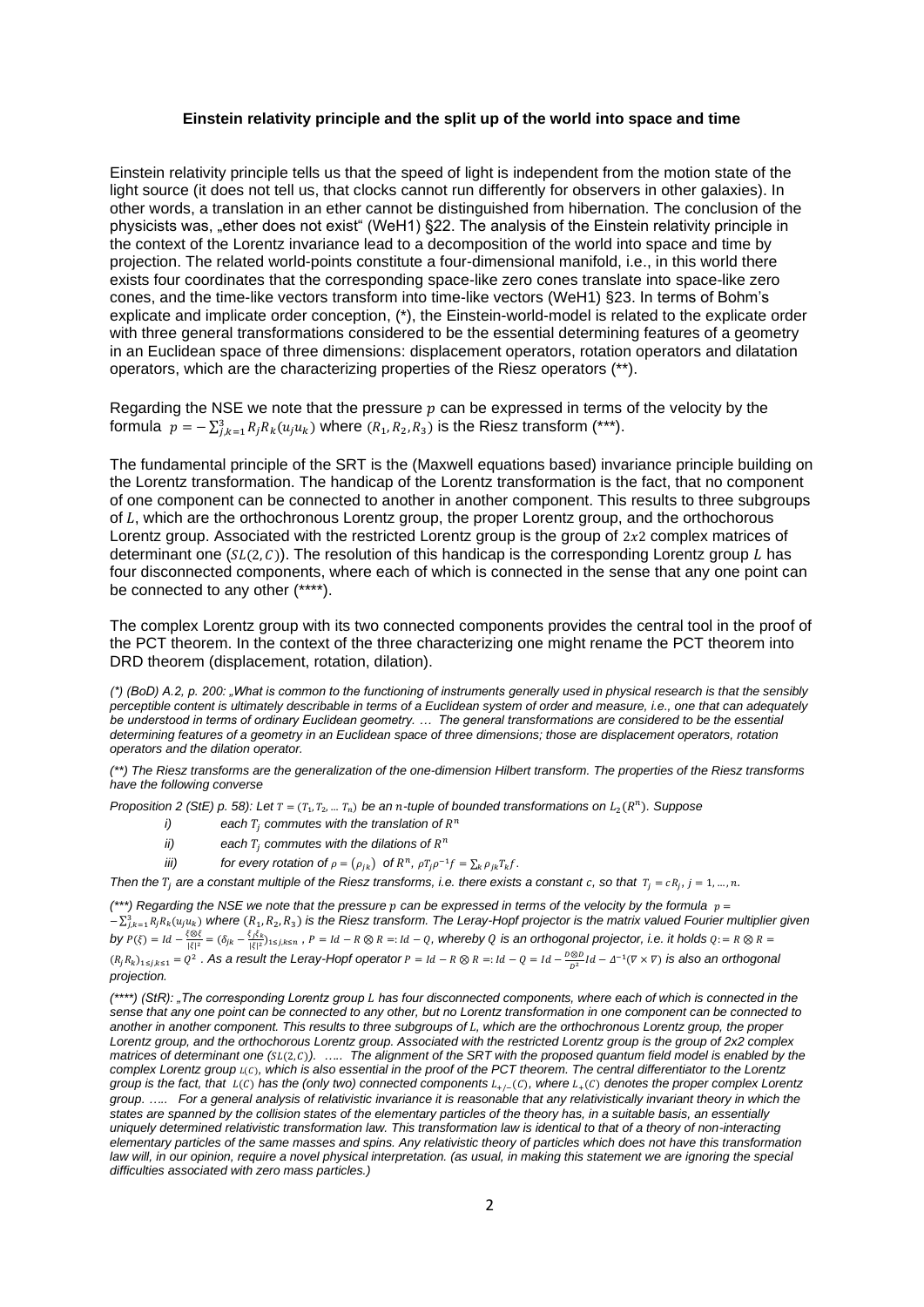#### **Maxwell's** "a priori electron" vs. Mie's "electricity pressure"

The Mie electrodynamic field theory replaces ten unknown universal functions by only one accomplished by the principle of energy. Mie's electrodynamics exists in a compressed one-worldfunction form governed by Hamiltonian's principle providing a single physical law, (WeH) §26.

The following text is basically a 1-2-1 copy from (WeH) §26. We just comment on the Maxwell/Lorentz concept of an a priori given electron. It is the root of evil for today's large zoo of elementrary particles, when considering the two other "forces" phenomena in the context of the SMEP.

In Maxwell's phenomenogical theory of electricity, the concealed motions of the electrons are not taken into account as motions of matter, consequently electricity is not supposed attached to matter in his theory. The only way to explain how it is that a piece of matter carries a certain charge is to say this charge is that which simultaneously in the portion of space that is occupied by the matter at the moment under consideration. From this we see that the charge is not, as in the theory of electrons, an invariant determined by the portion of matter, but is dependent on the way the world has been split up into space and time.

The theory of Maxwell and Lorentz cannot hold for the interior of the electron; therefore, from the point of view of ordinary theory of electrons we must treat the electron as something given a priori, as a foreign body in the field.

A more general theory of electrodynamics has been proposed by Mie, by which it seems possible to derive the matter from the field.

In place of the ten unknown universal functions of the Maxwell theory there are only one (invariant scalar density), the Hamiltonian Function L; this is accomplished by the principle of energy. In Mie's theory, the fundamental equation of electrical theory, suddenly acquires a much more vivid meaning by the appearance of potential as an electrical pressure; this is the required cohesive pressure that keeps the electron together (\*).

Mie's theory resolves the problem of matter into a determination of the expression of the Hamiltonian function in terms of the following four quantities and the laws for the field may be summarised in a very simple principle of variation, Hamilton's principle:

$$
\delta L = \frac{1}{2} H^{ik} \delta F_{ik} - s^i \delta \varphi_i.
$$

The simplest invariants that may be formed from a vector having component  $\varphi_i$  and a linear tensor of the second order having component  $F_{ik}$  are the squares of the following expressions

- 1.  $\varphi_i \varphi^i$
- 2.  $2L^0 = \frac{1}{2}$  $rac{1}{2}F_{ik}F^{ik}$
- 3. the linear tensor of the fourth order with components  $\sum \pm F_{ik}F_{lm}$
- 4.  $F_{ik}\varphi^k$ .

<sup>(\*)</sup> In Maxwell equations there is sometime the concept of "electromotive force"; it is not a force, but the work done by the electric field, i.e. it has the same unit of measure as "Volt"; the mathematical object is "circulation" governed by the Stokes equation.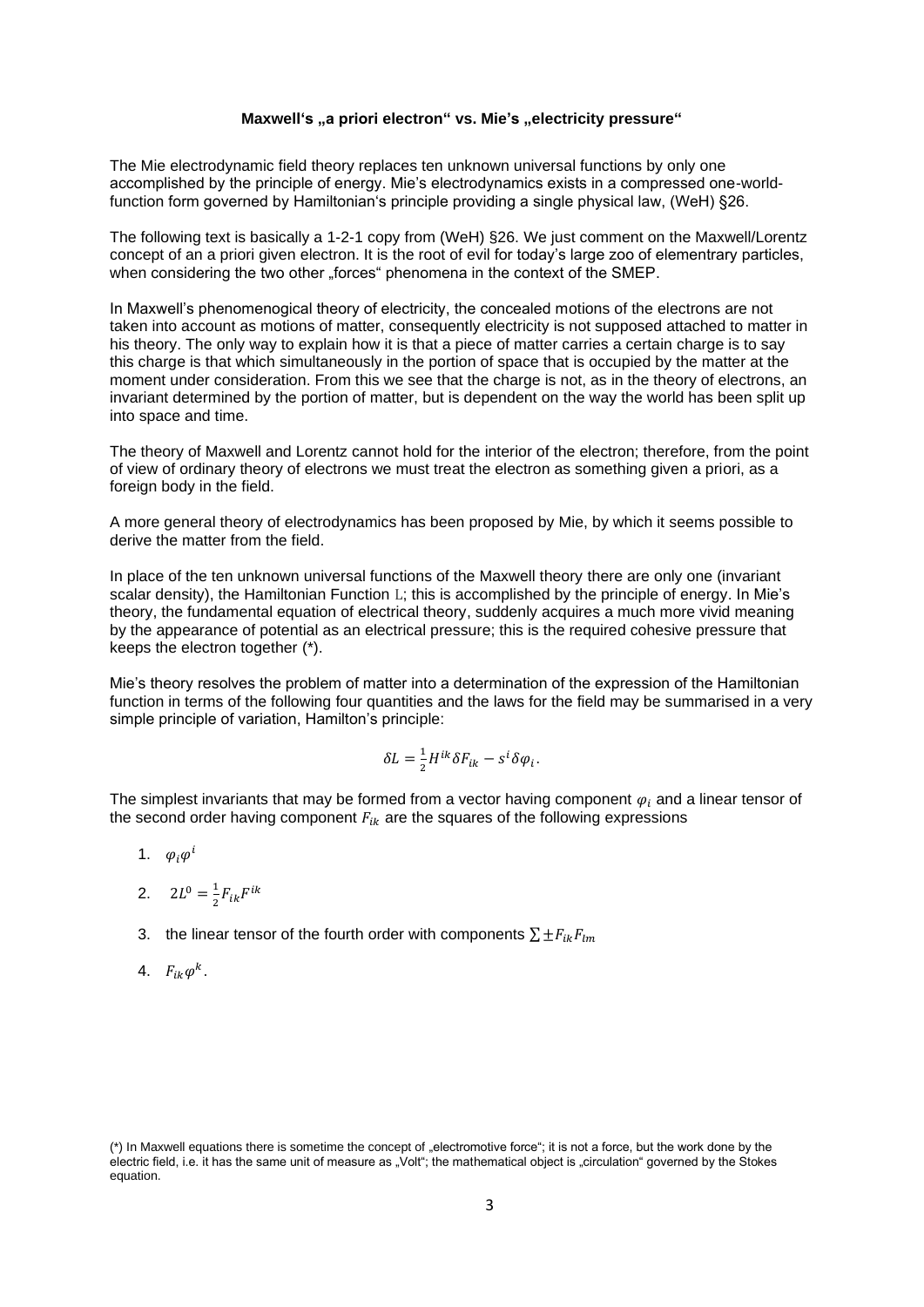Whereas in mechanics, a definite function  $L$  of action corresponds to every given mechanical system and has to be deduced from the constitution of the system, we are here concerned with a single system, the world. This is were the real problem of matter takes its beginning: we have to determine the "function of action", the world-function  $L$ , belonging to the world. For the present it leaves us in perplexity. If we choose an arbitrary  $L$ , we get a "possible" wolrd governed by this function of action, which will perfectly intelligible to us - more so than the actual world - provided that our mathematical analysis does not fail us. We are, of course, then concerned in discovering the only existing world, the real world of us. Judging from what we know of physical laws, we may expect that which belongs to it to bedistinguished by having mathematical properties. Physics, this time as a physics of fields, is again pursuing the object of reducing the totality of natural phenomena to a single physical law: it was believed that this goal was alomst within reach once before Newton's Principia, founded on the physics of mechanical point-masses was celebrating its triumph. For the present we do not know whether the phase-quantities on which Mie's theory is founded will suffice to describe matter or whether matter is purely "electrical" in nature.

Let us try the following hypothesis for  $L$ :

$$
L = \frac{1}{2} |F|^2 + w(\sqrt{-\varphi_i \varphi^i})
$$

(w is a symbol of a function with one variable); it suggests itself as being the simplest of those that go beyond Maxwell's Theory. We have no grounds for assuming that the world-function has actually this form. We have here the new circumstance that the density  $\rho$  is an universal function of the potential, the electrical pressure  $\Phi$ . If  $w(\Phi)$  is not an even function of  $\Phi$ , the defining Poisson equation no longer holds after the transition from  $\Phi$  to  $-\Phi$ ; this would account for the difference between the natures of positive and negative electricity. Yet it certainly leads to a remarkable difficulty in the case of nonstatical fields. If charges having opposite signs are to occur in the latter, the root  $\sqrt{-\omega_i\omega_i}$  must have different signs at different points of the field.

A Hilbert space based Mie theory overcomes the current two Lorentz resp. Mie theory handicaps:

- A. the Michelson-Morley experient, showing that a translation in an ether cannot be distinguished from hibernation; therefore, "ether" cannot not exist
- B.
- C. in the case of non-statical fields if charges have opposite signs there are different signs in the wolrd-function  $L = \frac{1}{2}$  $\frac{1}{2}|F|^2 + w(\sqrt{-\varphi_i\varphi^i})$  at different points of the field.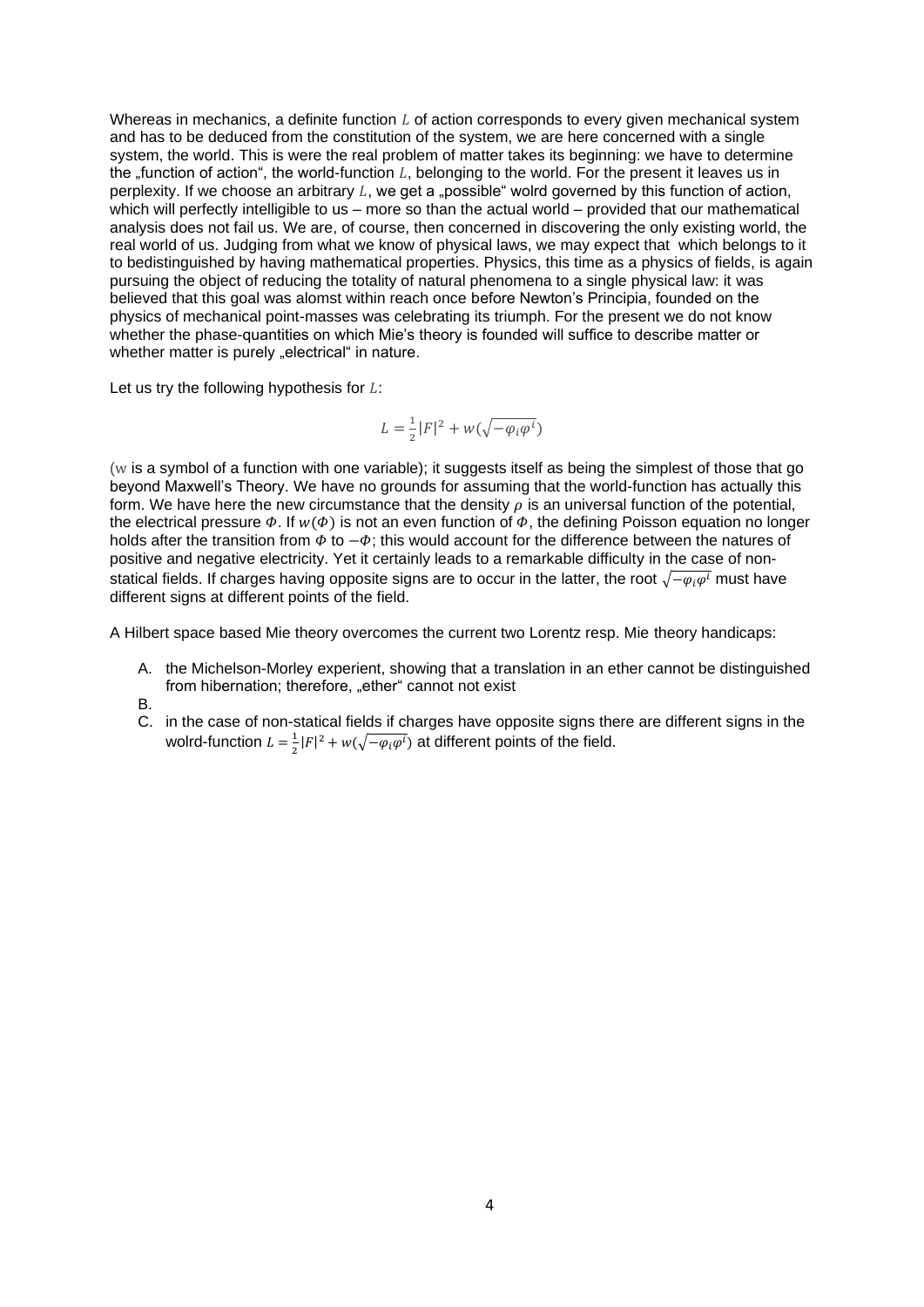# **A** (quanta energy) Hilbert space decomposition  $H_{1/2} = H_1^{(\cdot)} \otimes H_1^{(\cdot)} \otimes H_1^{\perp}$ **into an** explicate (world energy) Hilbert space  $H_1 = H_1^{(\cdot)} \otimes H_1^{(\cdot)}$ **and into an implicate (ground state energy) Hilbert space** ⊥

The root of evil of the remarkable difficulties of different natures of positive an negative field electricity, i.e. there are different signs in  $L=\frac{1}{3}$  $\frac{1}{2} |F|^2 + w(\sqrt{-\varphi_i\varphi^i})$  at different points of the field, if charges have opposite signs in the case of non-statical fields is the pure metrical structure of the underlying manifold concept. A geometric Hilbert space framework is equipped with the characterizing translation capabilities of the Euclidian space (displacement, dilatation, rotation) in line with the explicate order concept of D. Bohm. Mathematically speaking, the geometric structure of a Hilbert space determines the Hamiltonian function of a well defined energy minimanization problem.

Measurable actions in a specific physical situation where particle interaction happen are interpreted as the action of an underyling "*potential difference*" resp. "pressure". In the context of electrodynamics the potential difference is the "voltage", which is linked to "amperage" and "current resistence" by Ohm's law. In the context of the Mie theory this about the electric pressure.

The coarse-grained compactly embedded standard physical world Hilbert space  $H_1$  (equipped with the Dirichlet integral inner product) into an overall mathematical  $H_{1/2}$  Hilbert space world provides the energy model of the physical (explicative) world, while its complementary space  $H_1^{\perp}$  builds the implicative purely mathematical (hologram) world.

The overall Hilbert space  $H_{1/2}$  is governed by the conservation of energy principle.

The ground state energy space  $H_1^{\perp}$  has a continuous spectrum, while  $H_1$  has a discrete spectrum in line with Schrödinger's thermostatistics.

Handicap A:  $H_1^{\perp}$  addresses the unfortune conclusion of the physicists ("there exists no ether") from the results of the Michelson-Morley experiment, showing that a translation in an ether cannot be distinguished from hibernation.

Handicap B: The physical world is governed by the least action principle accompanied with a related self-adjoint (energy) operator defined on all of the Hilbert space  $H_1$ . It induces a decomposition of  $H_1$ into a direct sum of two sub-spaces  $H_1 = H_1^{(\cdot)} \otimes H_1^{(\cdot)}$  in the following way:

let  $\beta \coloneqq sup_{\|x\|=1}(Hx,x) < \infty$  and let  $E_t$  denotes the resolution of the identity corresponding to the hermitian operator H, then  $P_1 = E_\beta - E_0$  is a projector onto a subspace of  $H_1$ , (VaM) 11.2.

The decomposition  $H_1 = H_1^{(\cdot)} \otimes H_1^{(\cdot)}$  provides the Hilbert space based model where an electric pressure keeps the electron together. The supporting mathematical theory is about linear operators in spaces with an indefinite metric accompanied with the Krein spaces (AzT).

For an overall vision about a simplification of the incompatible standard model of elementrary particles (SMEP) and the cosmology model (GRT) accompanied with Hamilton's quaternions and the conception of a  $S<sup>3</sup>$  unit sphere mathematical reality we refer to (UnA), (see also (BrK3)).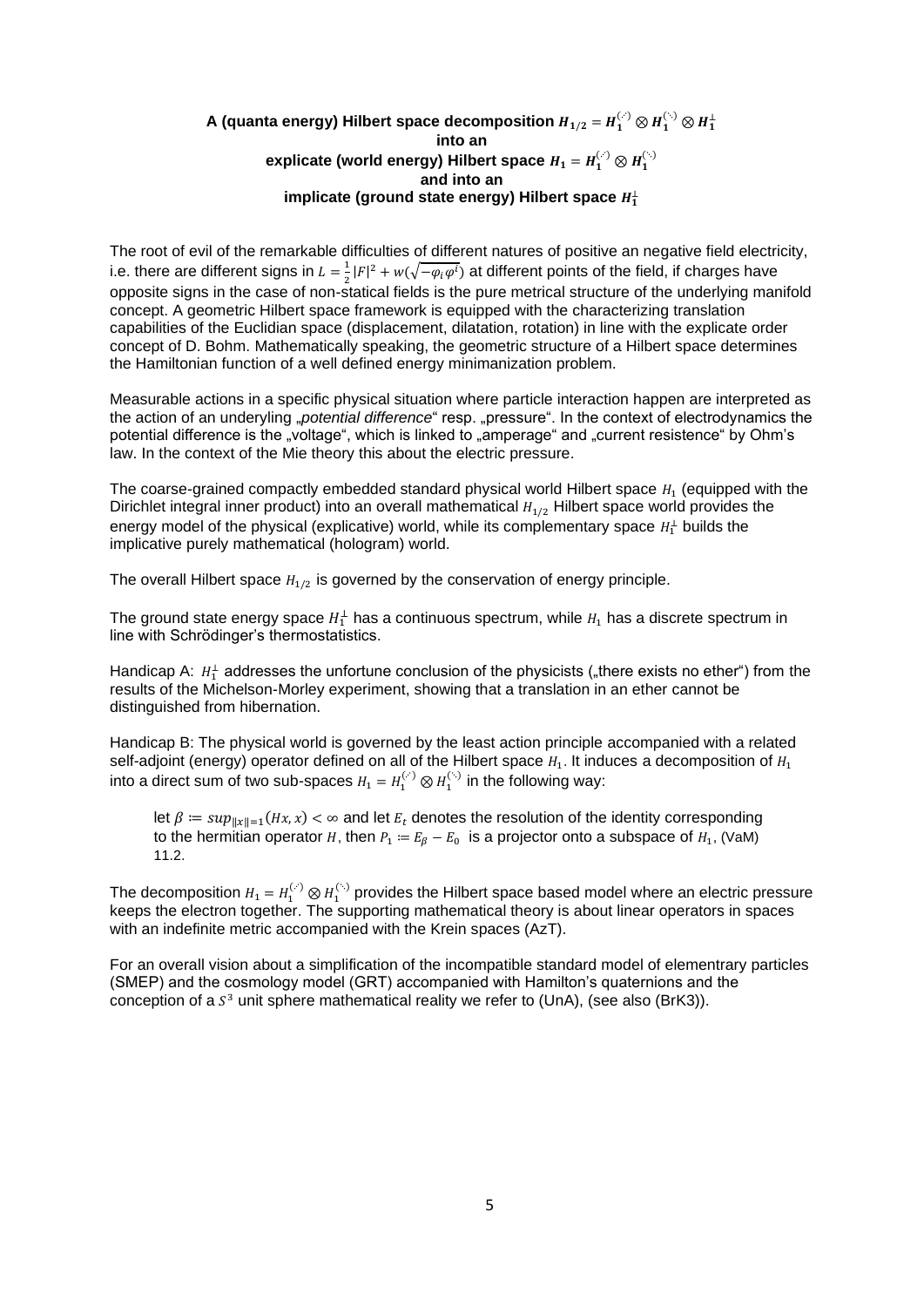# ldeal plasma and the decomposition  $H_1 = H_1^{(-)} \otimes H_1^{(+)}$

In case of a proper plasma heating model the above Hilbert space based (single particle focused) Mie theory needs to adapted in order to address the "two-nature-particles" requirement of an ideal plasma. The key differentiator between plasma to neutral gas or neutral fluid is the fact that its electrically positively and negatively charged particles are strongly influenced by electric and magnetic fields, while neutral gas is not. The MHD model (\*), describes an ideal plasma as a non-dissipative plasma particle flow of two incompressible charged particles with different natures.

For an overall vision about a simplification of the incompatible standard model of elementrary particles (SMEP) and the cosmology model (GRT) accompanied with Hamilton's quaternions and the conception of a  $S<sup>3</sup>$  unit sphere mathematical reality we refer to (UnA), (see also (BrK3)).

In case of plasma heating two types of electricity pressures generate the additional energy waves, i.e., it now requires two particle types with different nature and with the same cardinality, and the process is about frictional heating mathematically modelled as double layer potential governed by the extended Green formulae acoompanied with the concpets of "mass element" and "potential difference" defined on the boundary layer w/o the concept of a normal derivative.

The alternatively proposed adapted Hilbert space based Mie theory is accompanied by two types of (permanent) electric pressures generating the additional (energy) waves for the plasma heating phenomenon: the hermitian operaotr based decomposition  $H_1 = H_1^{(\cdot)} \otimes H_1^{(\cdot)}$  is replaced by a "balanced composition with respct to the cardinality of the concerned sub-space" in the form

$$
H_1 = H_1^{(-)} \otimes H_1^{(+)}.
$$

We sketch the related building procedure for the 1D case:

The weighted Hermite polynomials

$$
\varphi_n(x) := \frac{e^{-\frac{x^2}{2}H_n(x)}}{\sqrt{2^n n! \sqrt{\pi}}} \quad \text{with} \quad H_n(x) := (-1)^n e^{x^2} \frac{d^n}{dx^n} e^{-x^2}, \quad H_0(x) = 1, \quad H_1(x) = x,
$$

form a set of orthonormal functions in  $L_2(-\infty,\infty)$ .

The 1D counterpart of the Riesz operators is the Hilbert transform (appendix). From  $\varphi_n$ ,  $H\varphi_n \in L_2$ , it follows  $L_2 = \overline{span{\varphi_n}} = \overline{span{H\varphi_n}}$ . Then, the orthogonality relation  $(\varphi_n, H\varphi_n) = 0$  enables the following decomposition

$$
H_1^{(-)} := \overline{span{\varphi_{2n-1}}}, H_1^{(+)} := \overline{span{H\varphi_{2n-1}}}.
$$

We note that

- i) both sequences  $\{\varphi_{2n-1}(x)\}_{n\in N}$ ,  $\{H(\varphi_{2n-1}(x))\}_{n\in N}$  have Snirelmann density 1⁄2
- ii) the decomposition addresses Schrödinger's vision of purely quanta waves governed by half-odd integers rather than integers, in line with Pauli`s exclusion principle, and also in line with an underlying ground state energy concept (ScE) p. 44.

(\*) The MHD equations are derived from continuum theory of non-polar fluids with three kinds of balance laws,

- (1) conservation of mass
- (2) balance of linear momentum
- (3) balance of angular momentum governed by the Ampere law and the Faraday law.The MHD equations consists of 10 equations with 10 parameters accompanied with appropriate boundary conditions from the underlying Maxwell equations (CaF).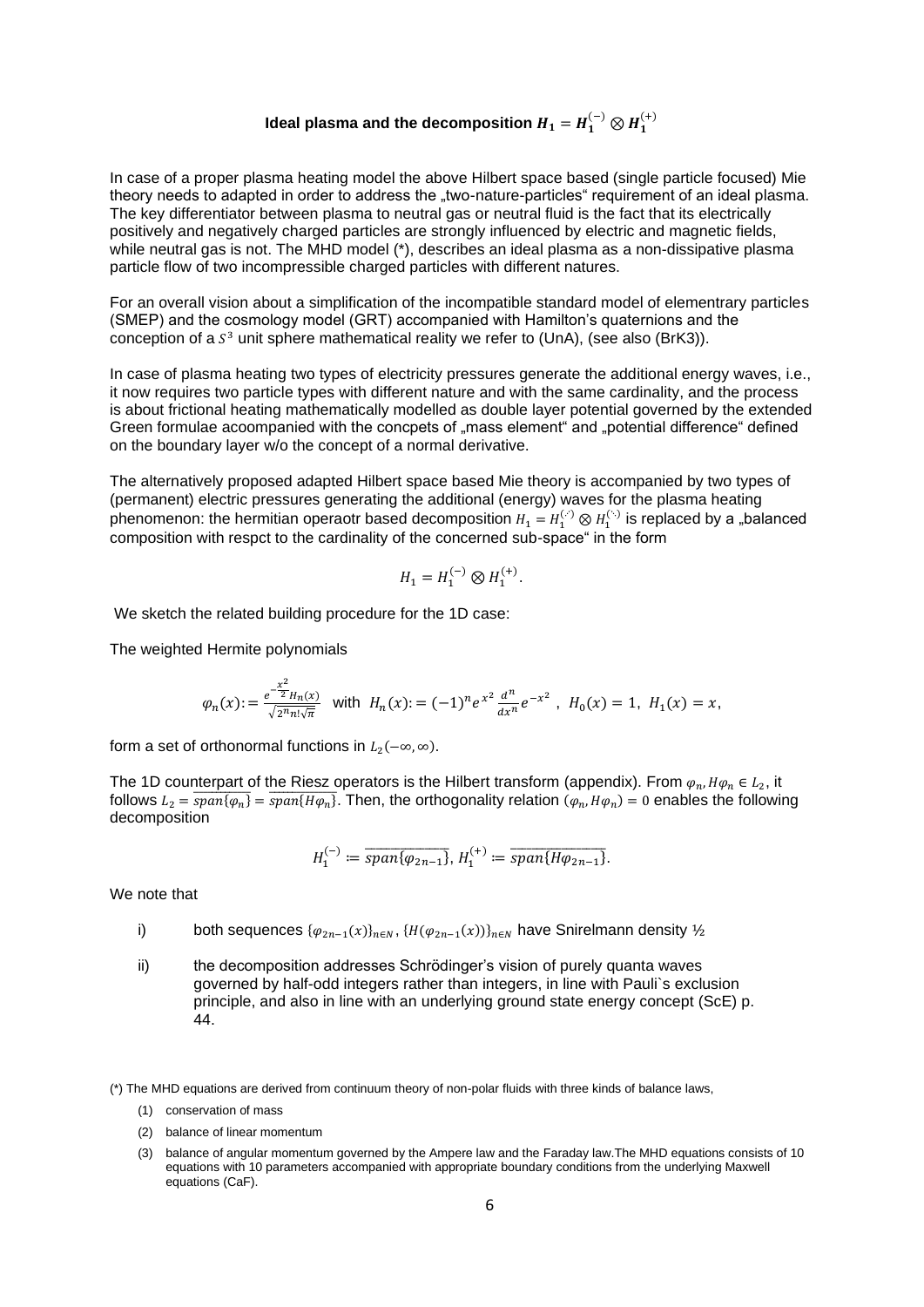#### **Appendix**

## **Extract (VaM) chapter IV**

Let  $B$  be a self-djoint operator defined on all of the Hilbert space  $H$ . Then this operator induces a decomposition of H into a direct sum of two sub-spaces  $H = H^1 \otimes H^2$ . Both sub-spaces are no Hilbert spaces. However, the orthogonal projection operators  $P^1$  and  $P^2$  enable the definition of the indefinite metric

$$
\varphi(x) := ((x))^{2} := ||P^{1}x||^{2} - ||P^{2}x||^{2}
$$

Thus, putting  $x_1 := P^1 x$ ,  $x_2 := P^2 x$  the operator B generates a hyperboloid and a related ellipsoid

i) Hyperboloid: 
$$
\varphi(x_1 + x_2) = ||x_1||^2 - ||x_2||^2 = c > 0
$$

ii) Ellipsoid: 
$$
\frac{\|x_1\|^2}{a_1^2} + \frac{\|x_2\|^2}{a_2^2} = 1
$$
; elliptical region:  $E_c := \left\{ x \in H \mid \frac{\|x_1\|^2}{a_1^2} + \frac{\|x_2\|^2}{a_2^2} \le c, c > 0 \right\}.$ 

The indefinite metric  $\varphi(x)$  can be interpreted as a "potential" accompanied with the gradient of the potential  $\varphi(x)$  defined by

$$
grad\varphi(x) = grad((x))^{2} = 2P^{1}x - 2P^{2}x.
$$

The corresponding potential operator is then given by

$$
W(x) := \frac{1}{2} \text{grad}((x))^2 = P^1 x - P^2 x.
$$

The fundamental properties of the potential operator  $W(x)$  are completeness, invertibility,  $(W = W^{-1})$ isometry, and symmetry. Thus, the bilinear form  $(x, y)_{w} := (W(x), y)$  defines an inner product, (BoJ) p. 52.

From physical modelling perspective we note that the model enables the definition of a PDE specific potential criterion (e.g. the famous coupling constants) accompanied with related hyperbolic and conical region  $V_c$  and  $V_0$ , whose points satisfy the corresponding potential barrier conditions. Evidently  $V_c$  is a subspace of  $V_0$ .

We remark that if  $x$  is an exterior point of the conical region  $V_0$ , i.e.

$$
\sqrt{\|P^1x\|^2 - \|P^2x\|^2} = \alpha > 0,
$$

then those points of the ray  $tx$ ,  $t \in [0, \infty)$  for which  $t \geq c/a$  belong to the hyperbolic region  $V_c$ , and those for which  $0 \le t < c/a$  do not belong to  $V_c$ . If  $x$  is not an element of  $V_0$ , then the ray  $tx, t \in [0, \infty)$ does not have any point in common with  $V_c$ . Thus, every interior ray of the conical region  $V_0$  intersects the hyperbolid  $((x)) = c > 0$  in a single point. We denote by K the boundary of the conical region  $V_0$ . The manifold K is defined by the condition  $((x)) = 0$ . If we look at the unit sphere  $S^1$  ( $||x||^2 = 1$ ), then those points of S<sup>1</sup> for which  $||P^1x|| = ||P^2x||$  belong to K, and those points of S<sup>1</sup> for which  $||P^1x|| >$  $||P^2x||$  intersect the hyperboloid  $((x)) = c > 0$  at the point whose distance from  $\theta$  is given by

$$
t = c \sqrt{\|P^1x\|^2 - \|P^2x\|^2}.
$$

From this it is seen that  $t \to \infty$  if  $||P^1x||^2 - ||P^2x||^2 \to 0$ , i.e. the manifold K is an asymptotic conical manifold for the hyperboloid  $((x)) = c > 0$ .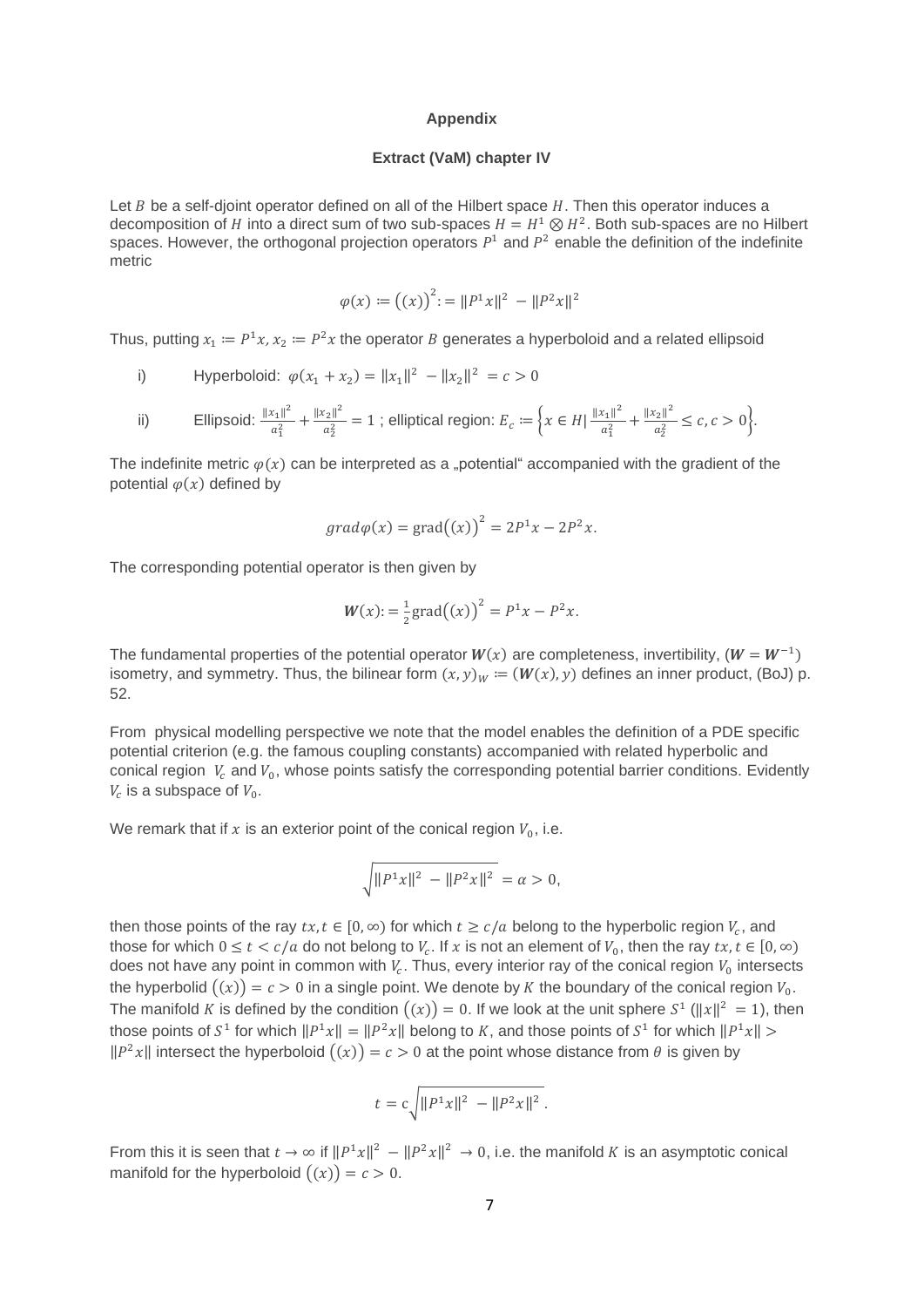## **The Riesz tranforms**

We consider the pseudo-differential operator with symbol  $|\xi|^{-1}$  ((EsG) (3.15'), (3.17')), defined by

$$
\Lambda^{-1}u = \frac{r(\frac{n-1}{2})}{\frac{n+1}{2\pi^2}} \int_{-\infty}^{\infty} \frac{u(y)dy}{|x-y|^{n-1}}, \quad n \ge 2.
$$

We note that the function

$$
A^{-2}u = \frac{r(\frac{n-2}{2})}{\frac{n}{4\pi^2}} \int_{-\infty}^{\infty} \frac{u(y)dy}{|x-y|^{n-2}}, \quad n \ge 3
$$

is called the Newtonian potential. The inverse operator  $\Lambda$  (which is called the Calderón-Zygmund integrodifferential operator) with symbol  $|\xi|^1$  is given by

$$
(\Lambda u)(x) = -(\Delta \Lambda^{-1})u(x) = -\frac{\Gamma(\frac{n-1}{2})}{2\pi^{\frac{n+1}{2}}}p.\,v.\int_{-\infty}^{\infty}\frac{\Delta yu(y)}{|x-y|^{n-1}}\,dy.
$$

The singular integral (Riesz) operators  $R_k$ 

$$
R_k u := -i \frac{\int_{-\infty}^{\infty} \frac{x_k}{\sqrt{2}} p \cdot v \cdot \int_{-\infty}^{\infty} \frac{x_k - y_k}{|x - y|^{n+1}} u(y) dy
$$

enable an alternative representation of the Calderón-Zygmund operator  $\Lambda$  in the form, (EsG) (3.35),

$$
(Au)(x) = (\sum_{k=1}^n R_k D_k u)(x) = \sum_{k=1}^n \frac{\Gamma(\frac{n+1}{2})}{\frac{n+1}{n-2}} p.v. \int_{-\infty}^{\infty} \sum_{k=1}^n \frac{x_k - y_k}{|x - y|^{n+1}} \frac{\partial u(y)}{\partial y_k} dy.
$$

The Riesz transforms are the generalization of the one-dimension Hilbert transform. The properties of the Riesz transforms have the following converse (StE) p. 58,

**Proposition 2**: Let  $T = (T_1, T_2, ... T_n)$  be an *n*-tuple of bounded transformations on  $L_2(R^n)$ . Suppose

- (a) Each  $T_j$  commutes with the translation of  $R^n$
- (b) Each  $T_j$  commutes with the dillations of  $R^n$
- (c) For every rotation of  $\rho = (\rho_{jk})$  of  $R^n$ ,  $\rho T_j \rho^{-1} f = \sum_k \rho_{jk} T_k f$ .

Then the  $T_i$  are a constant multiple of the Riesz transforms, i.e. there exists a constant  $c$ , so that  $T_j = cR_j, j = 1, ..., n$ .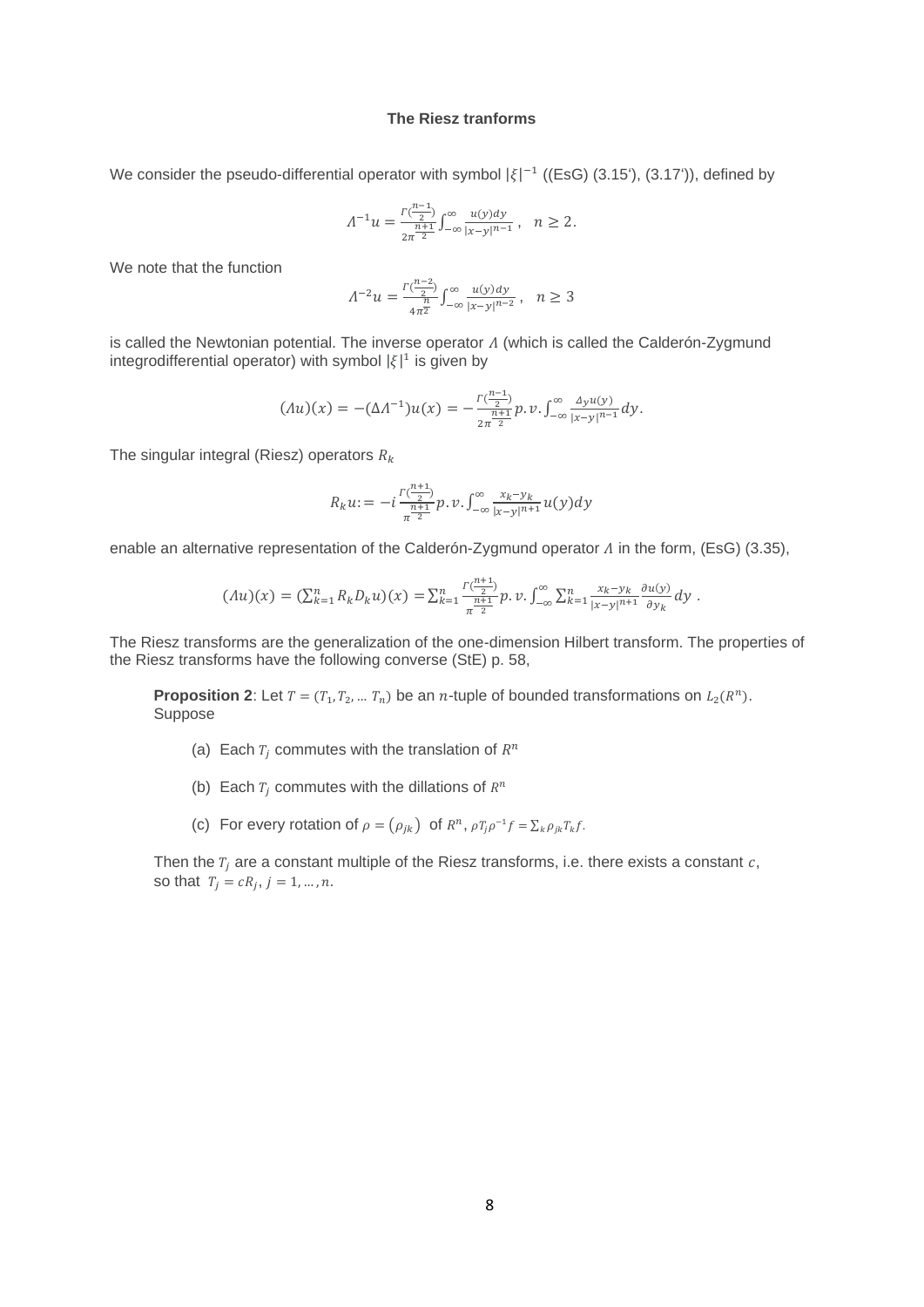## **The Hilbert transform**

Some key properties of the Hilbert transform

$$
(Hu)(x) := \lim_{\varepsilon \to 0} \frac{1}{\pi} \oint_{|x-y| > \varepsilon} \frac{u(y)}{x-y} dy = \frac{1}{\pi} \int_{-\infty}^{\infty} \frac{u(y)}{x-y} dy
$$

are given in

**Lemma**:

i) The constant Fourier term vanishes, i.e., 
$$
(Hu)_0 = 0
$$

ii) 
$$
H(xu(x)) = xH(u(x)) - \frac{1}{\pi} \int_{-\infty}^{\infty} u(y) dy
$$

- iii) For odd functions it holds  $H(xu(x)) = x(Hu)(x)$
- iv) If  $u, Hu \in L_2$  then  $u$  and *Hu* are orthogonal, i.e.,  $\int_{-\infty}^{\infty} u(y)(Hu)(y)dy = 0$

v) 
$$
||H|| = 1
$$
,  $H^* = -H$ ,  $H^2 = -I$ ,  $H^{-1} = H^3$ 

$$
\text{vi)} \qquad H(f * g) = f * Hg = Hf * g \qquad f * g = -Hf * Hg
$$

vii)  $\qquad$  If  $(\phi_n)_{n\in N}$  is an orthogonal system, so it is for the system  $(H(\phi_n))_{n\in N},$  i.e.

$$
(H\phi_n, H\phi_n) = -(\phi_n, H^2\phi_n) = (\phi_n, \phi_n)
$$

viii) 
$$
||Hu||^2 = ||u||^2
$$
, i.e. if  $u \in L_2$ , then  $Hu \in L_2$ .

## **Proof:**

- i) i) and v)-viii): (PeB), 2.9
- ii) ii) The insertion of a new variable  $z = x y$  into the Hilbert transform of  $xu(x)$ , i.e.,  $H(xu(x)) = \frac{1}{x}$  $\frac{1}{\pi} \int_{-\infty}^{\infty} \frac{y u(y)}{x-y}$  $\int_{-\infty}^{\infty}\frac{yu(y)}{x-y}dy$  yields

$$
H(xu(x))=\frac{1}{\pi}\int_{-\infty}^{\infty}\frac{(x-z)u(x-z)}{z}dz=\frac{1}{\pi}\int_{-\infty}^{\infty}\frac{(xu(x-z)}{z}dz-\frac{1}{\pi}\int_{-\infty}^{\infty}u(x-z)dz=xH(u(x))-\frac{1}{\pi}\int_{-\infty}^{\infty}u(y)dy.
$$

iii) follows from i) and ii)

iv) 
$$
\int_{-\infty}^{\infty} u(y)(Hu)(y)dy = \frac{i}{2\pi} \int_{-\infty}^{\infty} sign((\omega)|\hat{u}(\omega)|^2 d\omega \text{ whereby } |\hat{u}(\omega)|^2 \text{ is even.}
$$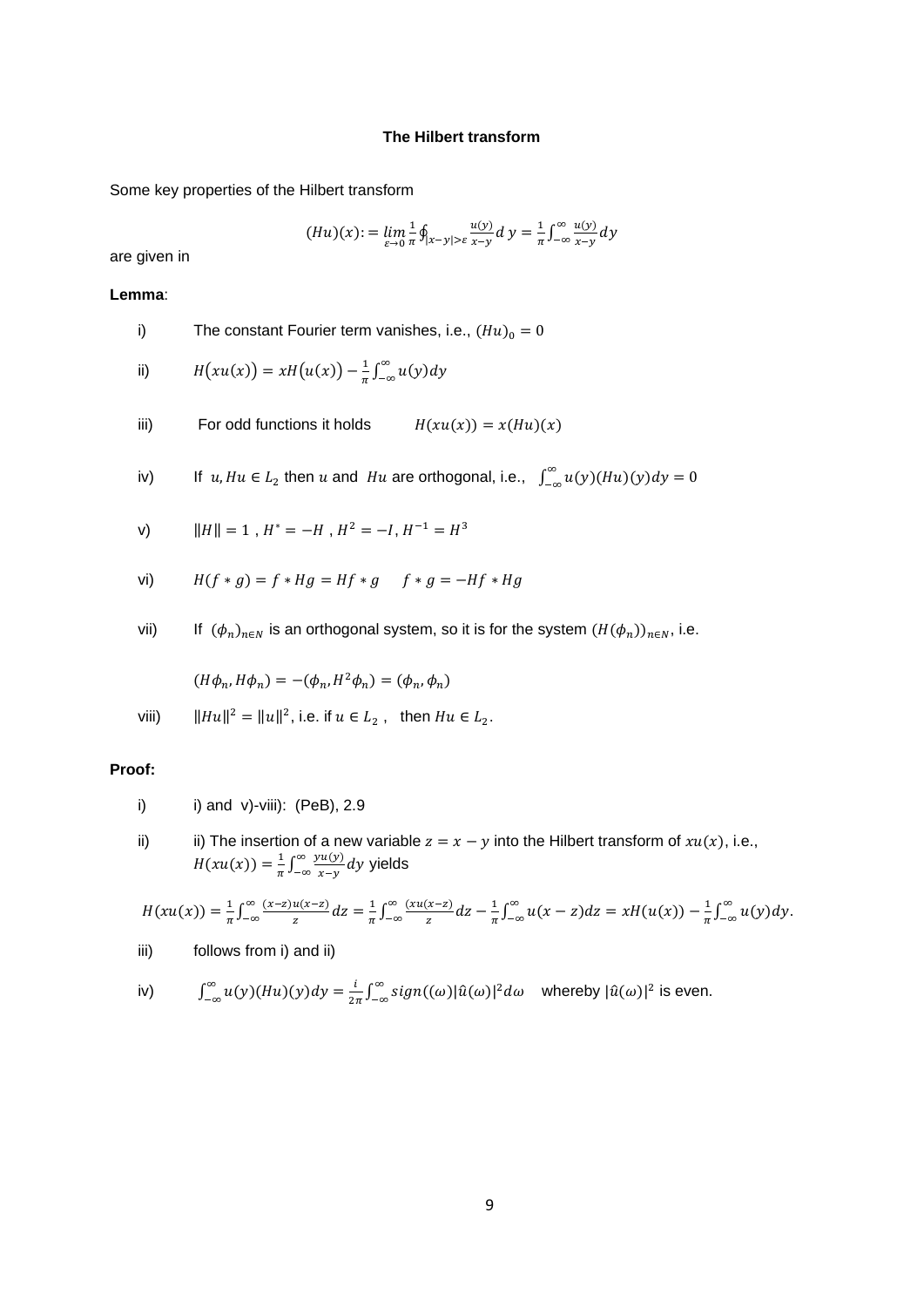#### **The Eigenvalue problem for compact symmetric operators**

In the following H denotes an (infinite dimensional) real Hilbert space with scalar product (.,.) and the norm  $\|\ldots\|$ . We will consider mappings  $K: H \to H$ . Unless otherwise noticed the standard assumptions on  $K$  are:

- i) *K* is symmetric, i.e., for all  $x, y \in H$  it holds  $(x, Ky) = (x, Ky)$
- ii) K is compact, i.e., for any (infinite) sequence  $\{x_n\}$  bounded in H contains a subsequence  $\{x_{n'}\}$  such that  $\{Kx_{n'}\}$  is convergent
- iii)  $K$  is injective, i.e.,  $Kx = 0$  implies  $x = 0$ .

A first consequence is

**Lemma**: *K* is bounded, i.e.

$$
||K|| := \sup_{x \neq 0} \frac{||Kx||}{||x||} < \infty.
$$

Lemma: Let *K* be bounded, and fulfill condition i) above, but not necessarily the two other conditions ii) and iii). Then  $||K||$  equals

$$
N(K) = \sup_{x \neq 0} \frac{|(x, Kx)|}{\|x\|}.
$$

**Theorem**: There exists a countable sequence  $\{\lambda_i, \phi_i\}$  of eigen-elements and eigenvalues  $K\phi_i = \lambda_i \phi_i$  with the properties

- *i*) the eigen-elements are pair-wise orthogonal, i.e.  $(\phi_i, \phi_k) = \delta_{i,k}$
- ii) the eigenvalues tend to zero, i.e.,  $\displaystyle{\lim_{i\to\infty}}\lambda_i$
- iii) for the generalized Fourier sums it holds

$$
S_n := \sum_{i=1}^n (x, \phi_i) \phi_i \to x \quad \text{with } n \to \infty \text{ for all } x \in H
$$

iv) the Parseval equation

$$
||x||^2 = \sum_i^{\infty} (x, \phi_i)^2
$$

holds for all  $x \in H$ .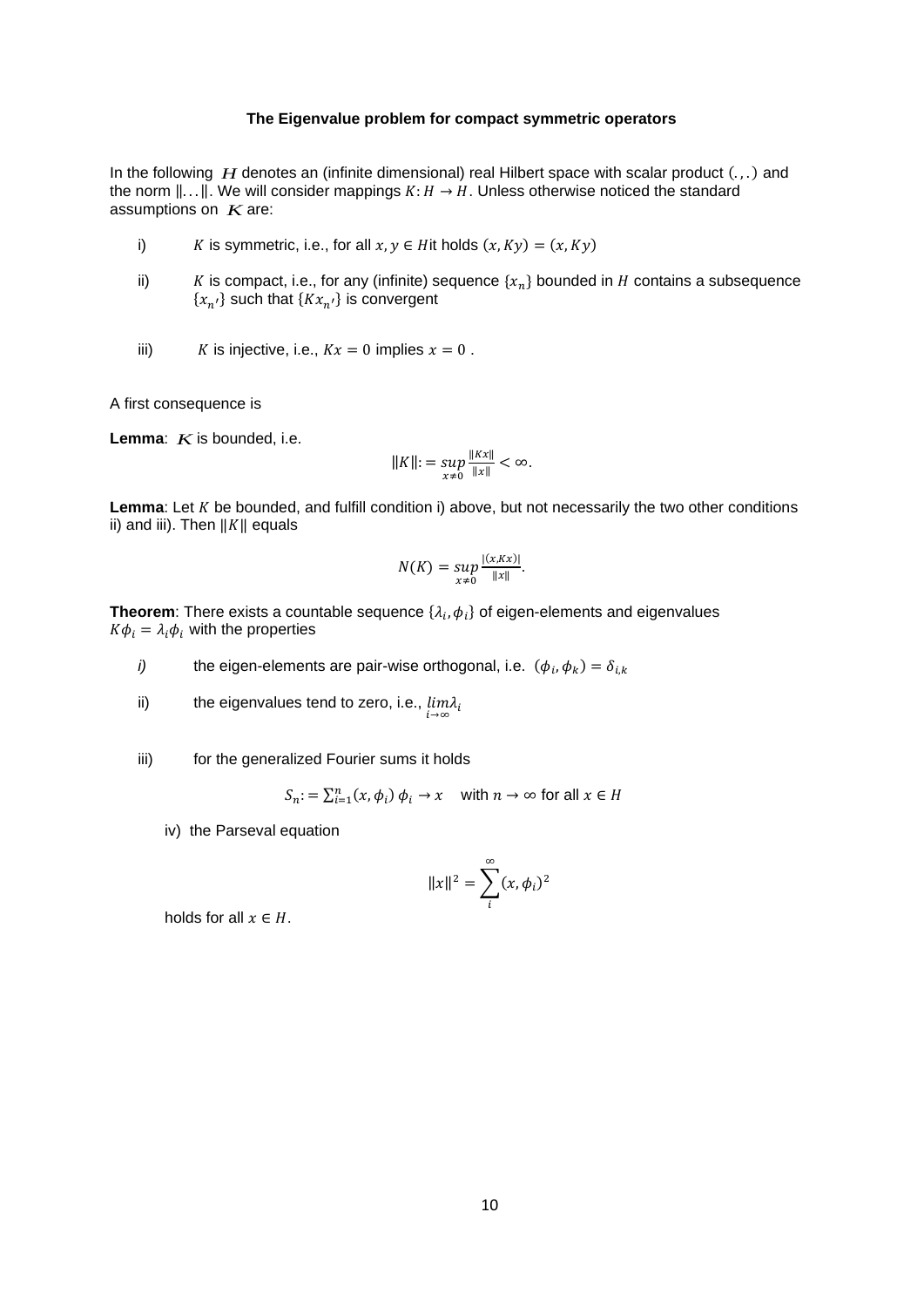#### **Hilbert Scales**

Let *H* be a (infinite dimensional) Hilbert space with scalar product  $(.,.)$ , the norm $\|...\|$  and let *A* be a linear operator with the properties

- $i)$   $A$  is self-adjoint, positive definite
- ii)  $^{-1}$  is compact.

Without loss of generality, possible by multiplying  $A$  with a constant, we may assume

 $(x, Ax) \ge ||x||$ for all  $x \in D(A)$ .

The operator  $K = A^{-1}$ has the properties of the previous section. Any eigen-element of K is also an eigen-element of A to the eigenvalues being the inverse of the first. Now by replacing  $\lambda_i \to \lambda_i^{-1}$  we have from the previous section

i) there is a countable sequence  $\{\lambda_i, \phi_i\}$  with

$$
A\phi_i = \lambda_i \phi_i \ \ , \ \ (\phi_i, \phi_k) = \delta_{i,k} \text{and } \lim_{i \to \infty} \lambda_i
$$

ii) any  $x \in H$  is represented by

(\*)  $x = \sum_{i=1}^{\infty} (x, \phi_i) \phi_i$  and  $||x||^2 = \sum_{i=1}^{\infty} (x, \phi_i)^2$ .

**Lemma**: Let  $x \in D(A)$ , then

$$
(*) \quad Ax = \sum_{i=1}^{\infty} \lambda_i(x, \phi_i) \phi_i \quad , \quad ||Ax||^2 = \sum_{i=1}^{\infty} \lambda_i^2(x, \phi_i)^2,
$$

$$
(Ax, Ay) = \sum_{i=1}^{\infty} \lambda_i^2(x, \phi_i) (y, \phi_i).
$$

Because of (\*) there is a one-to-one mapping *I* of *H* to the space  $\hat{H}$  of infinite sequences of real numbers

defined by

 $\hat{H}$ : = { $\hat{x}$ | $\hat{x}$  = ( $x_1, x_2, ...$ )}

$$
\hat{x} = Ix \quad \text{with} \quad x_i = (x, \phi_i) \; .
$$
 If we equip  $\hat{H}$  with the norm

$$
\|\hat x\|^2=\sum_1^\infty(x,\phi_i)^2
$$

then  $I$  is an isometry.

By looking at (\*\*) it is reasonable to introduce for non-negative  $\alpha$  the weighted inner products

$$
(\hat{x}, \hat{y})_{\alpha} = \sum_{i}^{\infty} \lambda_{i}^{\alpha}(x, \phi_{i}) (y, \phi_{i}) = \sum_{i}^{\infty} \lambda_{i}^{\alpha} x_{i} y_{i}
$$

$$
\|\hat{x}\|_{\alpha}^{2} = (\hat{x}, \hat{x})_{\alpha}.
$$

and the norms

Let  $\hat{H}_\alpha$  denote the set of all sequences with finite  $\alpha$  –norm. then  $\hat{H}_\alpha$  is a Hilbert space. The proof is the same as the standard one for the space  $l_2$ .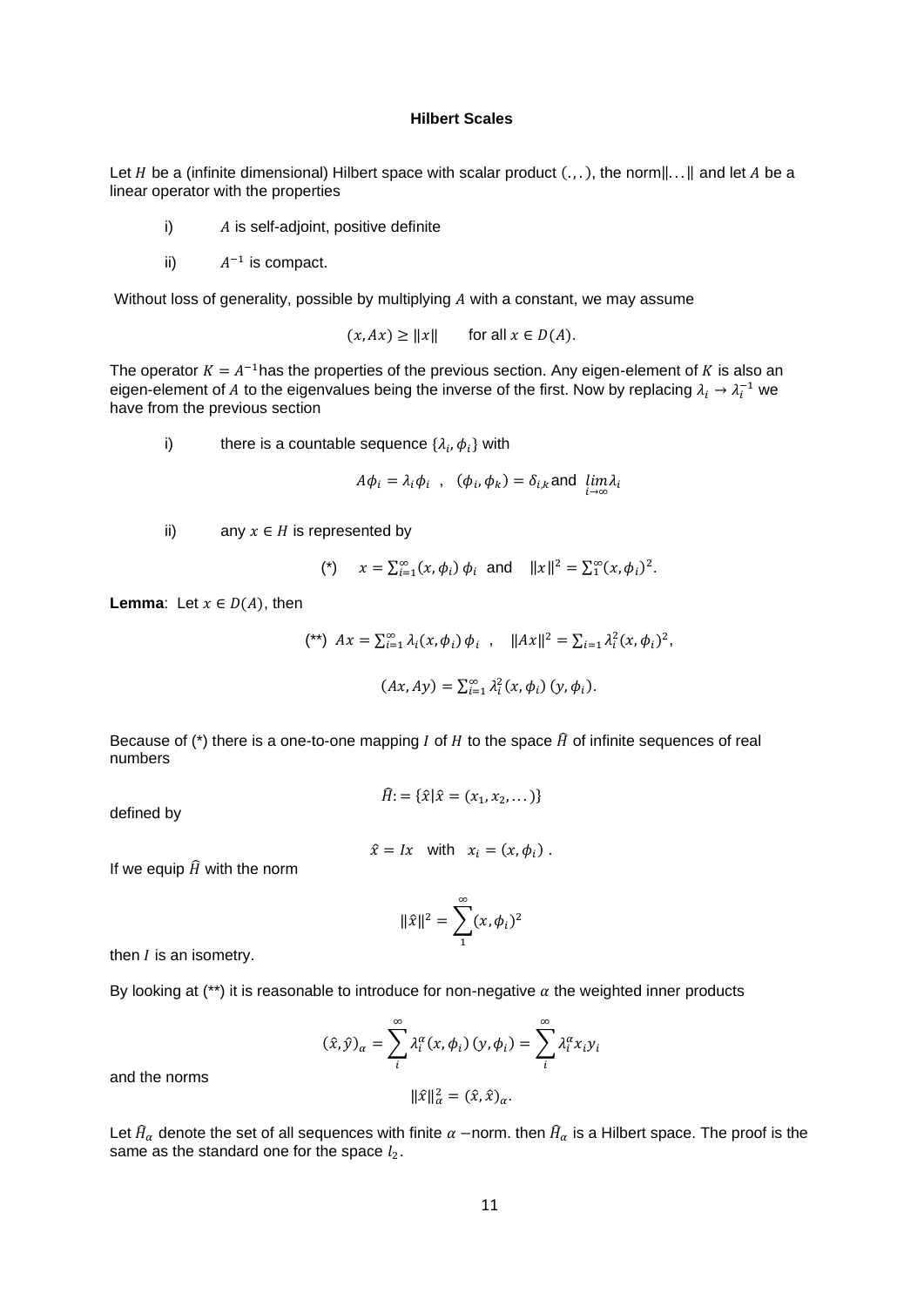Similarly one can define the spaces  $H_\alpha$ : they consist of those elements  $x \in H$  such that  $Ix \in \widehat{H}_\alpha$  with scalar product

$$
(x, y)_{\alpha} = \sum_{i}^{\infty} \lambda_i^{\alpha}(x, \phi_i) (y, \phi_i) = \sum_{i}^{\infty} \lambda_i^{\alpha} x_i y_i
$$

and norm

$$
||x||_{\alpha}^{2}=(x,x)_{\alpha}.
$$

Because of the Parseval identity we have especially

$$
(x,y)_0=(x,y)
$$

and because of (\*\*) it holds

$$
||x||_2^2 = (Ax, Ax)_0, H_2 = D(A).
$$

The set  $\{H_\alpha|\alpha\geq 0\}$  is called a Hilbert scale. The condition  $\alpha\geq 0$  is in our context necessary for the following reasons:

Since the eigen-values  $\lambda_i$  tend to infinity we would have for  $\alpha < 0$ :  $\lim \lambda_i^{\alpha} \to 0$ . Then there exist sequences  $\hat{x} = (x_1, x_2, ...)$  with

$$
\|\hat{x}\|_2^2 < \infty, \, \|\hat{x}\|_0^2 = \infty.
$$

Because of Bessel's inequality there exists no  $x \in H$  with  $Ix = \hat{x}$ . This difficulty could be overcome by duality arguments which we omit here.

There are certain relations between the spaces  $\{H_{\alpha}| \alpha \geq 0\}$  for different indices:

**Lemma:** Let  $\alpha < \beta$ . Then

$$
||x||_{\alpha} \leq ||x||_{\beta}
$$

and the embedding  $H_{\beta} \rightarrow H_{\alpha}$  is compact.

**Lemma:** Let  $\alpha < \beta < \chi$ . Then

with

$$
||x||_{\beta} \le ||x||_{\alpha}^{\mu} ||x||_{\gamma}^{\nu} \text{ for } x \in H_{\gamma}
$$

$$
\mu = \frac{\gamma - \beta}{\gamma - \alpha} \text{ and } \nu = \frac{\beta - \alpha}{\gamma - \alpha}.
$$

**Lemma**: Let  $\alpha < \beta < \gamma$ . To any  $x \in H_\beta$  and  $t > 0$  there is a  $y = y_t(x)$  according to

i)  $\|x - y\|_{\alpha} \leq t^{\beta - \alpha} \|x\|_{\beta}$ 

- *ii*)  $||x y||_{\beta} \le ||x||_{\beta}, ||y||_{\beta} \le ||x||_{\beta}$
- iii)  $\|y\|_{\gamma} \leq t^{-(\gamma \beta)} \|x\|_{\beta}$ .

**Corollary**: Let  $\alpha < \beta < \gamma$ . To any  $x \in H_\beta$  and  $t > 0$  there is a  $y = y_t(x)$  according to

i) 
$$
||x - y||_{\rho} \le t^{\beta - \rho} ||x||_{\beta} \text{ for } \alpha \le \rho \le \beta
$$

ii) 
$$
||y||_{\sigma} \leq t^{-(\sigma-\beta)} ||x||_{\beta} \quad \text{for } \beta \leq \sigma \leq \gamma.
$$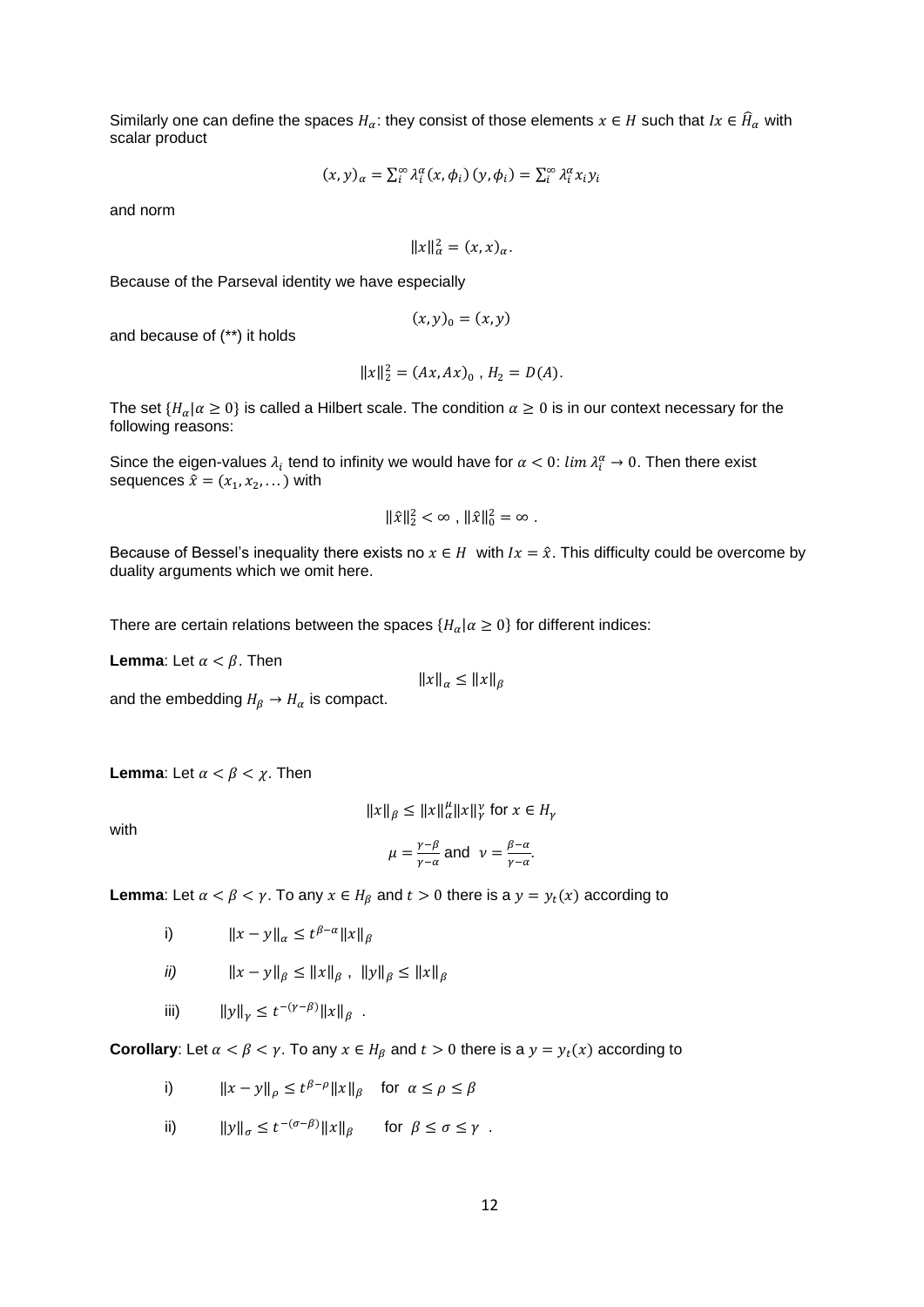## **Extension and generalizations**

For  $t > 0$  we introduce an additional inner product resp. norm by

$$
(x, y)(t)2 = \sum_{i=1} e^{-\sqrt{\lambda_i t}} (x, \phi_i)(y, \phi_i)
$$

$$
||x||_{(t)}^2 = (x, x)(t)2 .
$$

Now the factor has exponential decay  $e^{-\sqrt{\lambda_i}t}$  instead of a polynomial decay in case of  $\lambda_i^{\alpha}$ .

Obviously we have

$$
||x||_{(t)} \le c(\alpha, t) ||x||_{\alpha} \text{ for } x \in H_{\alpha}
$$

with  $c(\alpha, t)$  depending only from  $\alpha$  and  $t > 0$ . Thus the (t)-norm is weaker than any  $\alpha$ -norm. On the other hand any negative norm, i.e.  $||x||_{\alpha}$  with  $\alpha < 0$ , is bounded by the 0-norm and the newly introduced  $(t)$ -norm.

It holds:

**Lemma**: Let  $\alpha > 0$  be fixed. The  $\alpha$ -norm of any  $x \in H_0$  is bounded by

$$
||x||_{-\alpha}^2 \le \delta^{2\alpha} ||x||_0^2 + e^{t/\delta} ||x||_{(t)}^2
$$

with  $\delta > 0$  being arbitrary.

**Remark:** This inequality is in a certain sense the counterpart of the logarithmic convexity of the  $\alpha$ norm, which can be reformulated in the form  $(\mu, \nu > 0, \mu + \nu > 1)$ 

$$
||x||_{\beta}^{2} \leq v\varepsilon ||x||_{\gamma}^{2} + \mu e^{-v/\mu} ||x||_{\alpha}^{2}
$$

applying Young's inequality to

$$
||x||_{\beta}^{2} \leq (||x||_{\alpha}^{2})^{\mu} (||x||_{\gamma}^{2})^{\nu} .
$$

The counterpart of the fourth lemma above is

**Lemma**: Let  $t, \delta > 0$  be fixed. To any  $x \in H_0$  there is a  $y = y_t(x)$  according to

i) 
$$
||x - y|| \le ||x||
$$

ii) 
$$
||y||_1 \le \delta^{-1}||x||
$$

iii) 
$$
||x - y||_{(t)} \le e^{-t/\delta} ||x||.
$$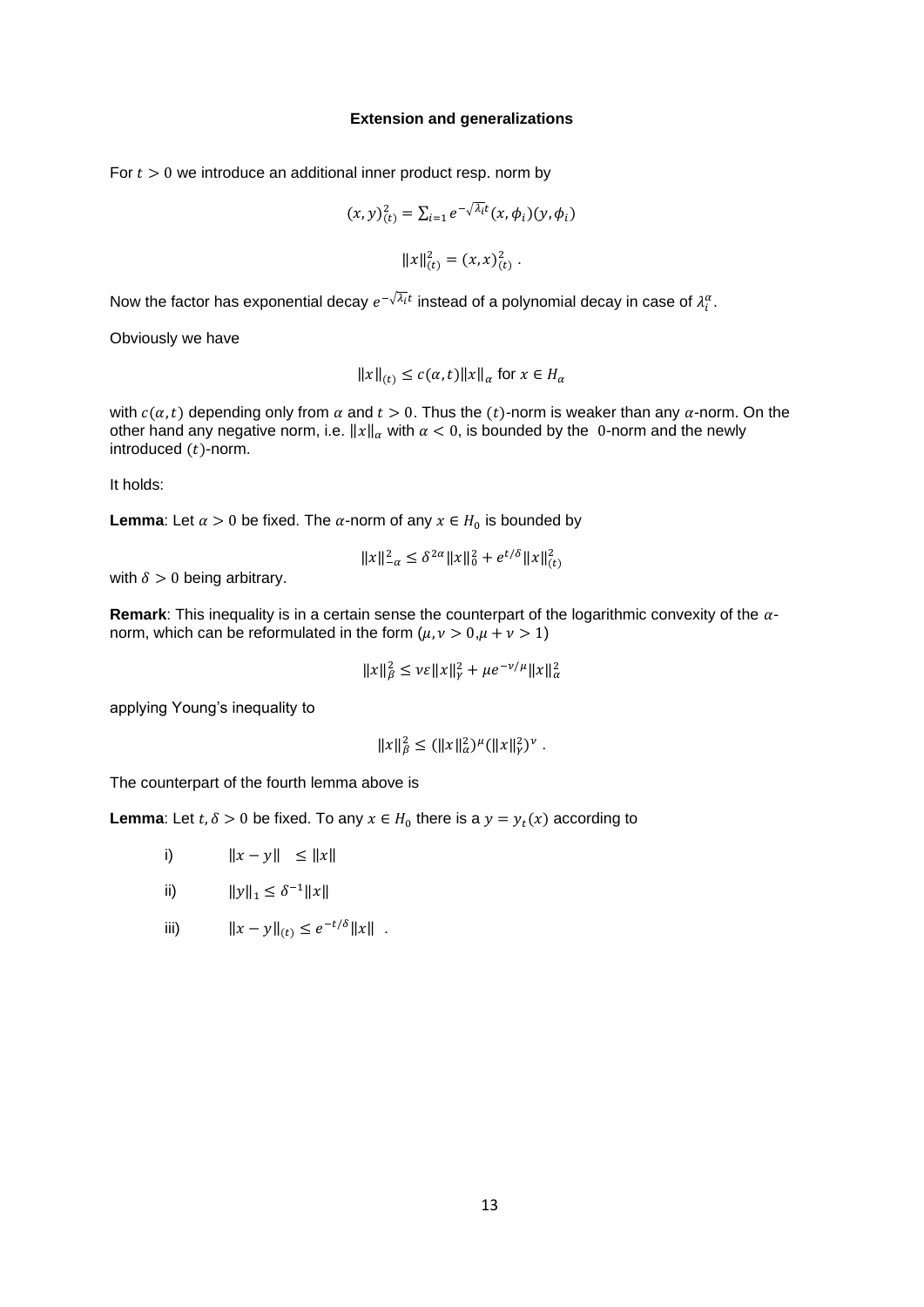#### **Eigen-functions and Eigen-differentials**

Let *H* be a (infinite dimensional) Hilbert space with inner product (...), the norm  $\|\dots\|$  and A be a linear self-adjoint, positive definite operator, but we omit the additional assumption, that  $A^{-1}$ compact. Then the operator  $K = A^{-1}$  does not fulfill the properties leading to a discrete spectrum.

We define a set of projections operators onto closed subspaces of  $H$  in the following way:

$$
R \to L(H, H)
$$
  
\n
$$
\lambda \to E_{\lambda} := \int_{\lambda_0}^{\lambda} \phi_{\mu}(\phi_{\mu},*) d\mu \quad , \quad \mu \in [\lambda_0, \infty),
$$
  
\n
$$
dE_{\lambda} = \phi_{\lambda}(\phi_{\lambda},*) d\lambda \quad .
$$

i.e.

The spectrum  $\sigma(A) \subset C$  of the operator A is the support of the spectral measure  $dE_\lambda$ . The set  $E_\lambda$  fulfills the following properties:

i) 
$$
E_{\lambda}
$$
 is a projection operator for all  $\lambda \in R$ 

ii) for  $\lambda \le \mu$  it follows  $E_{\lambda} \le E_{\mu}$  i.e.  $E_{\lambda}E_{\mu} = E_{\mu}E_{\lambda} = E_{\lambda}$ 

iii) 
$$
\lim_{\lambda \to -\infty} E_{\lambda} = 0 \text{ and } \lim_{\lambda \to \infty} E_{\lambda} = Id
$$

.

iv) 
$$
\lim_{\substack{\mu \to \lambda \\ \mu > \lambda}} E_{\mu} = E_{\lambda}
$$

**Proposition**: Let  $E_{\lambda}$  be a set of projection operators with the properties i)-iv) having a compact support [a, b]. Let  $f: [a, b] \rightarrow R$  be a continuous function. Then there exists exactly one Hermitian operator  $A_f$ :  $H \rightarrow H$  with

$$
(A_f x, x) = \int_{-\infty}^{\infty} f(\lambda) d(E_{\lambda} x, x) .
$$

Symbolically one writes  $A = \int_{-\infty}^{\infty} \lambda dE_{\lambda}$  $\int_{-\infty}^{\infty} \lambda dE_{\lambda}$ . Using the abbreviation

$$
\mu_{x,y}(\lambda) := (E_{\lambda} x, y) , d\mu_{x,y}(\lambda) = d(E_{\lambda} x, y)
$$

one gets

$$
(Ax, y) = \int_{-\infty}^{\infty} \lambda d(E_{\lambda}x, y) = \int_{-\infty}^{\infty} \lambda d\mu_{x,x}(\lambda) \qquad , \quad ||x||_{1}^{2} = \int_{-\infty}^{\infty} \lambda d||E_{\lambda}x||^{2} = \int_{-\infty}^{\infty} \lambda d\mu_{x,x}(\lambda)
$$

$$
(A^{2}x, y) = \int_{-\infty}^{\infty} \lambda^{2} d(E_{\lambda}x, y) = \int_{-\infty}^{\infty} \lambda^{2} d\mu_{x,x}(\lambda) \qquad , \quad ||Ax||^{2} = \int_{-\infty}^{\infty} \lambda^{2} d||E_{\lambda}x||^{2} = \int_{-\infty}^{\infty} \lambda^{2} d\mu_{x,x}(\lambda) \qquad .
$$

The function  $\sigma(\lambda) := ||E_{\lambda}x||^2$  is called the spectral function of A for the vector x. It has the properties of a distribution function. It holds the following eigen-pair relations

$$
A\phi_i = \lambda_i \phi_i \quad A\phi_\lambda = \lambda \phi_\lambda \quad ||\phi_\lambda||^2 = \infty , (\phi_\lambda, \phi_\mu) = \delta(\phi_\lambda - \phi_\mu).
$$

The  $\phi_{\lambda}$  are not elements of the Hilbert space. The so-called eigen-differentials, which play a key role in quantum mechanics, are built as superposition of such eigen-functions.

**Example**: The location operator  $Q_x$  and the momentum operator  $P_x$  both have only a continuous spectrum. For positive energies  $\lambda \geq 0$  the Schrödinger equation

$$
H\phi_\lambda(x)=\lambda\phi_\lambda(x)
$$

delivers no element of the Hilbert space  $H$ , but linear, bounded functional with an underlying domain  $M \subset H$  which is dense in H. Only if one builds wave packages out of  $\phi_{\lambda}(x)$  it results into elements of . The practical way to find eigen-differentials is looking for solutions of a distribution equation.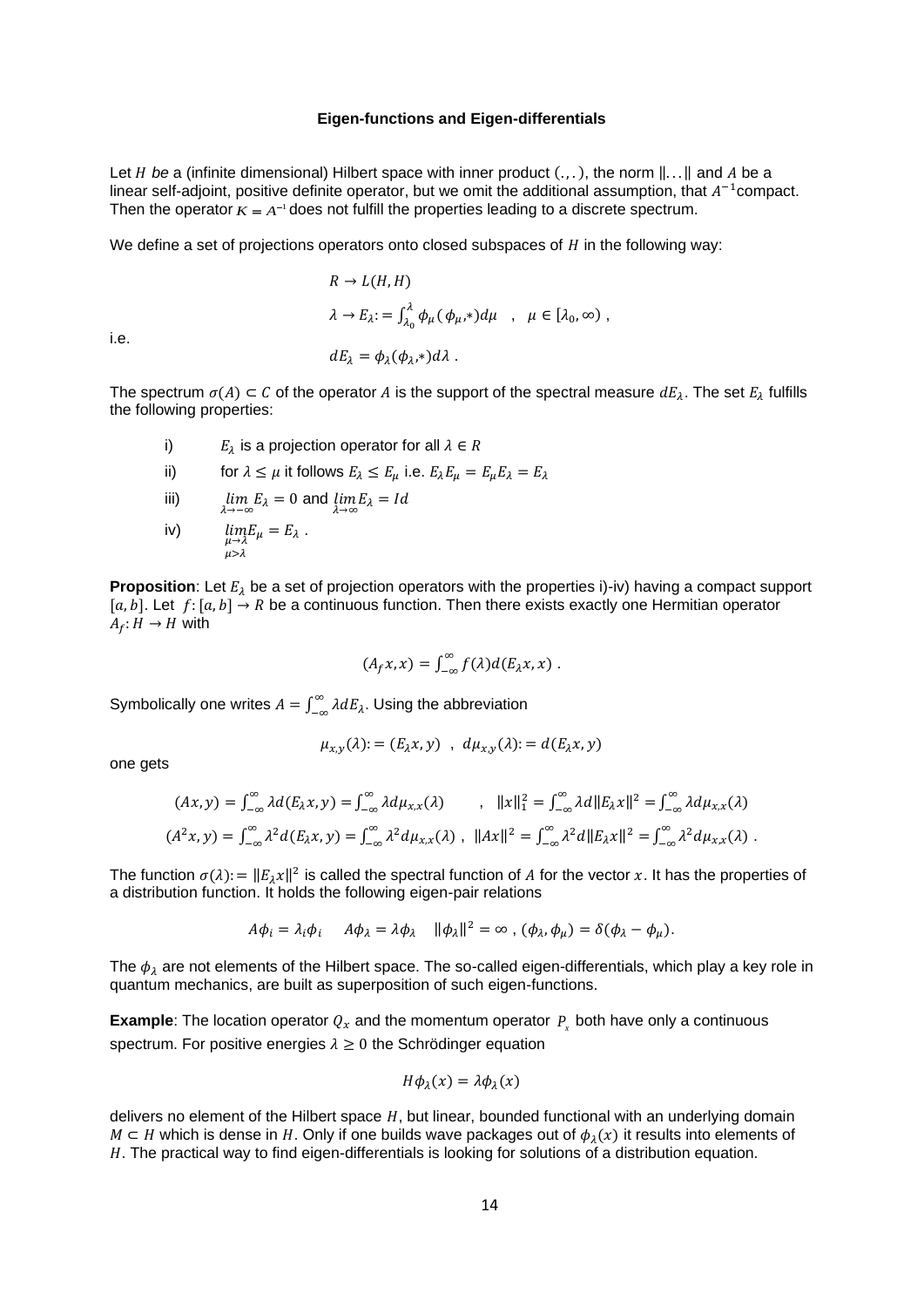#### **Non-linear minimization problems**

Non-linear minimization problems can be analyzed as saddle point problems on convex manifolds in the following form (VeW):

$$
(*) \t J(u): a(u, u) - F(u) → min , u - u0 ∈ U.
$$

Let  $a(\cdot,\cdot): V \times V \to R$  a symmetric bilinear form with energy norm  $||u||^2$ : =  $a(u,u)$ . Let further  $u_0 \in V$ and  $F(\cdot): V \to R$  a functional with the following properties:

 $F(\cdot): V \to R$  is convex on the linear manifold  $u_0 + U$ , i.e. for every  $u, v \in u_0 + U$  it holds  $F((1-t)u +$  $tv$ )  $\leq$   $(1-t)F(u) + tF(v)$  for every  $t \in [0,1]$ 

 $F(u) \ge \alpha$  for every  $u \in u_0 + U$ 

 $F(\cdot): V \to R$  is Gateaux differentiable, i.e. it exits a functional  $F_u(\cdot): V \to R$  with

$$
\lim_{t\to 0}\frac{F(u+tv)-F(v)}{t}=F_u(v).
$$

Then the minimum problem (\*) is equivalent to the variational equation

$$
a(u, \phi) + F_u(\phi) = 0 \text{ for every } \phi \in U
$$

and admits only an unique solution.

In case the sub-space U and therefore also the manifold  $u_0 + U$  is closed with respect to the energy norm and the functional  $F(\cdot): V \to R$  is continuous with respect to convergence in the energy norm, then there exists a solution. We note that the energy functional is even strongly convex in whole  $V$ .

The proposed "energy" Hilbert space  $H_{1/2}$  enables e.g. the method of Noble ((VeW) 6.2.4), (ArA) 4.2), which is about two properly defined operator equations, to analyze (nonlinear) complementary extremal problems. The Noble method leads to a "Hamiltonian" function W(∙,∙) which combines the pair of underlying operator equations (based on the "Gateaux derivative" concept)

$$
Tu = \frac{\partial W(\dot{u}, u)}{\partial \dot{u}} \ , \ T^*\dot{u} = \frac{\partial W(\dot{u}, u)}{\partial u} \quad u \in E = H_{1/2} \ , \ \dot{u} \in \dot{E} = H_{-1/2}.
$$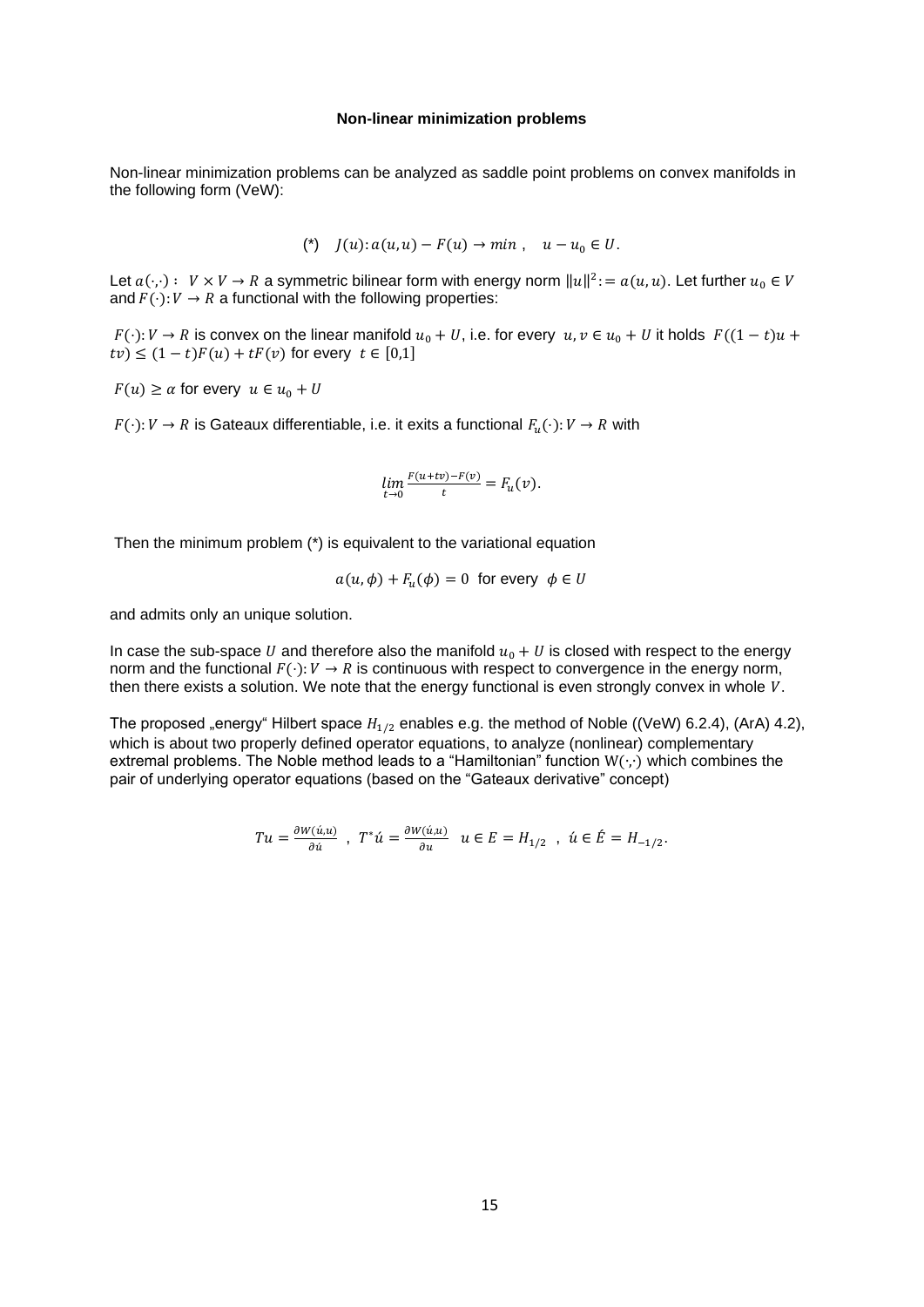# The  $H_1 = H_1^{(\cdot)} \otimes H_1^{(\cdot)}$  decomposition **to model two spin-types of elementary mass particles**

The standard energy Hilbert space  $H_{\rm 1}$  is proposed to be interpreted as "ferminons mass/energy" space;  $H_1^\perp$  is proposed to be interpreted as the orthogonal "bosons / ether energy" space. Both together build the newly proposed quantum energy space  $H_{1/2} = H_1 \otimes H_1^{\perp}$ . The Hilbert (sub-) space  $H_1$  is proposed as the model of the physical (fermions) reality of all affected quantum kinematical phenomena, in line with Einstein's idealized experiment considering the motion of a single electron moving in a field of force with a given potential (\*).

A selfadjoint operator B defined on all of the Hilbert space  $H$  (e.g.  $H = H_1$  and B the Friedrichs extension of the Laplacian operator) is bounded. Thus, the operator  $B$  induces a decomposition of  $H$ into the direct sum of the subspaces, enabling the definition of a potential and a corresponding "grad" potential operator. Then a potential criterion defines a manifold, which represents a hyperboloid in the Hilbert space H with corresponding hyperbolic and conical regions ((VaM) 11.2). The direct sum of the corresponding two subspaces of  $H = H_1$  are proposed as a model to define a decomposition of the "fermions" space  $\ H_{1}$  into

$$
H_1 = H_1^{(\cdot)} \otimes H_1^{(\cdot)}.
$$

The potential criterion defines repulsive resp. attractive elementary mass particles. Then the corresponding proposed quantum energy Hilbert space is given by

$$
H_{1/2} = H_1^{(\cdot)} \otimes H_1^{(\cdot)} \otimes H_1^{\perp}.
$$

The theory of Hilbert spaces with an indefinite metric is provided in e.g. ((DrM), (AzT), (DrM), (VaM)). Following the investigations of Pontrjagin and Iohvidov on linear operators in a Hilbert space with an indefinite inner product, M. G. Krein proved the Pontrjagin-Iohvidov-Krein theorem (FaK).

In case of a Hilbert space H, this is about a decomposition of H into an orthonal sum of two spaces  $H^1$ and  $H^2$  with corresponding projection operators  $P^1$  and  $P^2$  (see also the problem of S. L. Sobolev concerning Hermitean operators in spaces with indefinite metric, (VaM) IV). We note, that for a vector space  $H$ , the empty set, the space  $H$ , and any [linear subspace](https://en.m.wikipedia.org/wiki/Linear_subspace) of  $H$  are convex cones.

number of revolutions performed in this time is  $N \sim \frac{1}{. \partial v}$  . In the special case of the harmonic oscillator, N becomes  $\frac{1}{h\frac{\partial v}{\partial j}}$ . In the special case of the harmonic oscillator, N becomes infinite – the

wave packet remains small for all times. In general, however,  $N$  will be of the order of magnitude of the quantum number  $n$ ".

<sup>(\*) ((</sup>HeW) p. 36, englisch version): "critique of the corpuscular theory": "The motion and spreading of probability packets has been studied by various authors, … A simple consideration of Ehrenfest's may be mentioned, … considering the motion of a single electron moving in a field of force whose potential is  $V(q)$ .... If there were no spreading at all, it would be possible to make a Fourier analysis of the probability density into which only integral multiples of the fundamental frequency of the orbit enter. As a matter of fact, however, the "overtones" of quantum theory are not exactly integral multiples of this fundamental frequency. The time in which the phase of the quantum theoretical overtones will be qualitatively the same as the time required for the spreading of the wave packet. Let *J* be the action variabe of classical theory, then this time will be  $t = \frac{1}{\epsilon}$  $rac{1}{h \frac{\partial v}{\partial t}}$  and the

In relation to these considerations, one other idealized experiment (due to Einstein) may be considered. We imagine a photon which is represented by a wave packet built up out of Maxwell waves. (For a single photon the configuration space has only three dimensions; the Schrödinger equation of a photon can thus be regarded as formally identical with the Maxwell equations.) It will thus have a certain spatial extension and also a certain range of frequency. By reflection at a definite probability for finding the photon either in one part or in the other part oft he divided wave packet. After sufficient time the two parts will be sparated by any distance disired; now if any experiment yields the result that the photon is, say, in the reflected part of the packet, then the probability of finding the photon in the other part of the packet immediately becomes zero. The experiment at the position of the reflected packet thus exerts a kind of action (reduction of the wave packet) at the distant point occupied by the transmitted packet, and one sees that this action is propagated with velocity greater than that of light. However, it is also obvious that this kind of action can never be utilized for transmission of signals so that it is not in conflict with the postulates of the theory of relativity".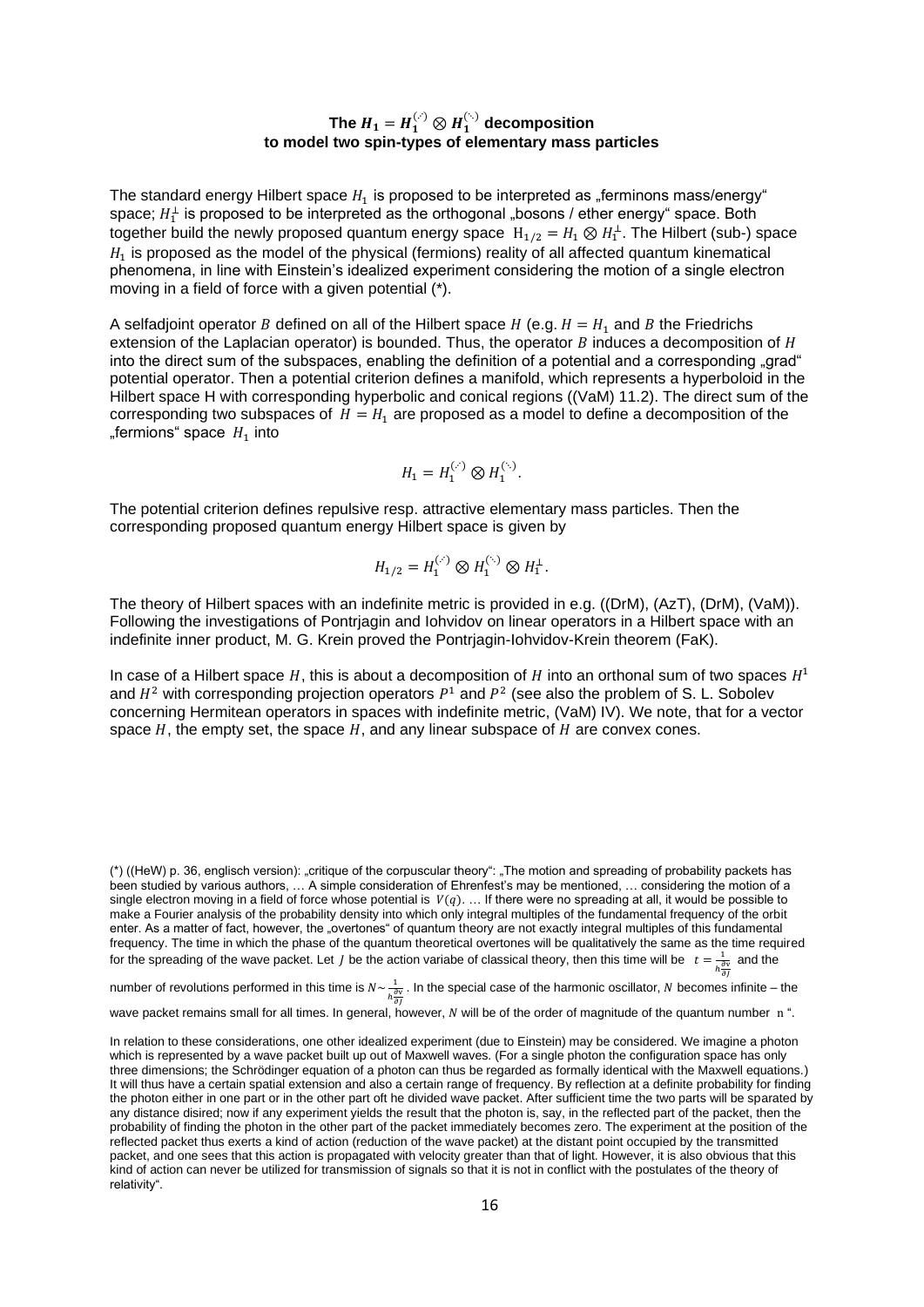The decomposition of the quantum state space  $H_0\otimes H_0^\perp$  resp. the quantum energy space  $H_1\otimes H_1^\perp$  is very much related to the "hidden variables in quantum theory" concept of D. Bohm (BoD) with the notions of implicate and explicate order:

*(BoD) A.2, p. 200: "What is common to the functioning of instruments generally used in physical research is that the sensibly perceptible content is ultimately describable in terms of a Euclidean system of order and measure, i.e., one that can adequately be understood in terms of ordinary Euclidean geometry. … The general transformations are considered to be the essential determining features of a geometry in a Euclidean space of three dimensions; those are displacement operators, rotation operators and the dilatation operator.*

In our case this puts the spot on the Riesz transformations. The Riesz operators fulfill certain properties with respect to commutation with translations homothesis and rotation ((PeB), (StE)). Let  $SO(n)$  denote the rotation group. If  $j \neq j$  then  $R_j R_k$  is a singular convolution operator. On the other hand, it holds  $R_j^2 = -(1/n)I + A_j$  where  $A_j$  is a convolution operator. The following identities are valid

$$
||R_j|| = 1
$$
,  $R_j^* = -R_j$ ,  $\sum R_j^2 = -I$ ,  $\sum ||R_j u||^2 = ||u||^2$ ,  $u \in L_2$ .

Let

$$
m:=m(x):=(m_1(x),\ldots m_n(x))
$$

be the vector of the Mikhlin multipliers of the Riesz operators and  $\rho = \rho_{ik} \in SO(n)$ , then

$$
m(\rho(x)) = \rho(m(x)),
$$

whereby

$$
m_j(\rho(x)) = \sum \rho_{jk} m_k(x)
$$

and

$$
m(\rho(x)) = c_n \int_{S^{n-1}} (\frac{\pi i}{2} sign(x\rho^{-1}(y)) + \log |\frac{1}{x\rho^{-1}(y)}|) \frac{y}{|y|} d\sigma(y)
$$
  
=  $c_n \int_{S^{n-1}} (\frac{\pi i}{2} sign(xy) + \log |\frac{1}{xy}|) \frac{y}{|y|} d\sigma(y)$ .

*(BoD), A3, p. 202: "Implicate order is generally to be described not in terms of simple geometric transformations, such as translations, rotations, and dilations, but rather in terms of a different kind of operations. … What happens in the broader context of implicate order we shall call a metamorphosis. … An example of such a metamorphosis metamorphosis M is determed by the Green's function relating amplitudes at the illuminated structure to those at the photographic plate".*

In our case this relates to the closed sub-spaces  $H_0^{\perp}$  and  $H_1^{\perp}$ .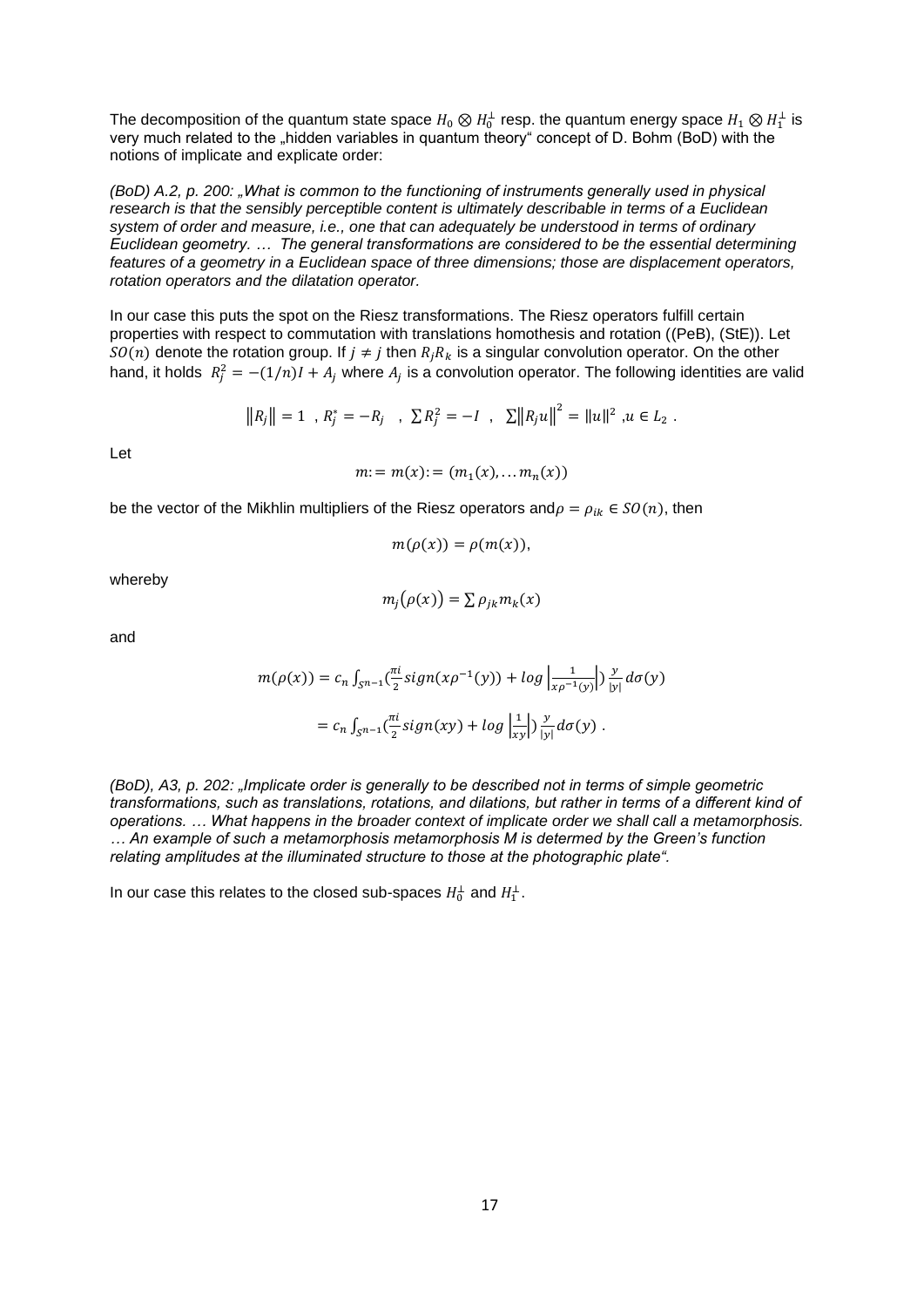# **Magnetohydrodynamics**

One of the key differentiator between plasma to neutral gas of neutral fluid is the fact that its electrically positively and negatively charged particles are strongly influenced by electric and magnetic fields, while neutral gas is not.

An ideal plasma is a non-dissipative flow of the incompressible charged particles (CaF).

The MHD equations are derived from continuum theory of non-polar fluids with three kinds of balance laws:

- i) conservation of mass
- ii) balance of linear momentum
- iii) balance of angular momentum (Ampere law and Faraday law).

The MHD equations consists of 10 equations with 10 parameters accompanied with appropriate boundary conditions from the underlying Maxwell equations (CaF).

In (EyG) it is proven that smooth solutions of non-ideal (viscous and resistive) incompressible magneto-hydrodynamic (plasma fluid) equations satisfy a stochastic (conservation) law of flux. It is shown that the magnetic flux through the fixed Plasma is an ionized gas consisting of approximately equal numbers of positively charged ions and negatively charged electrons.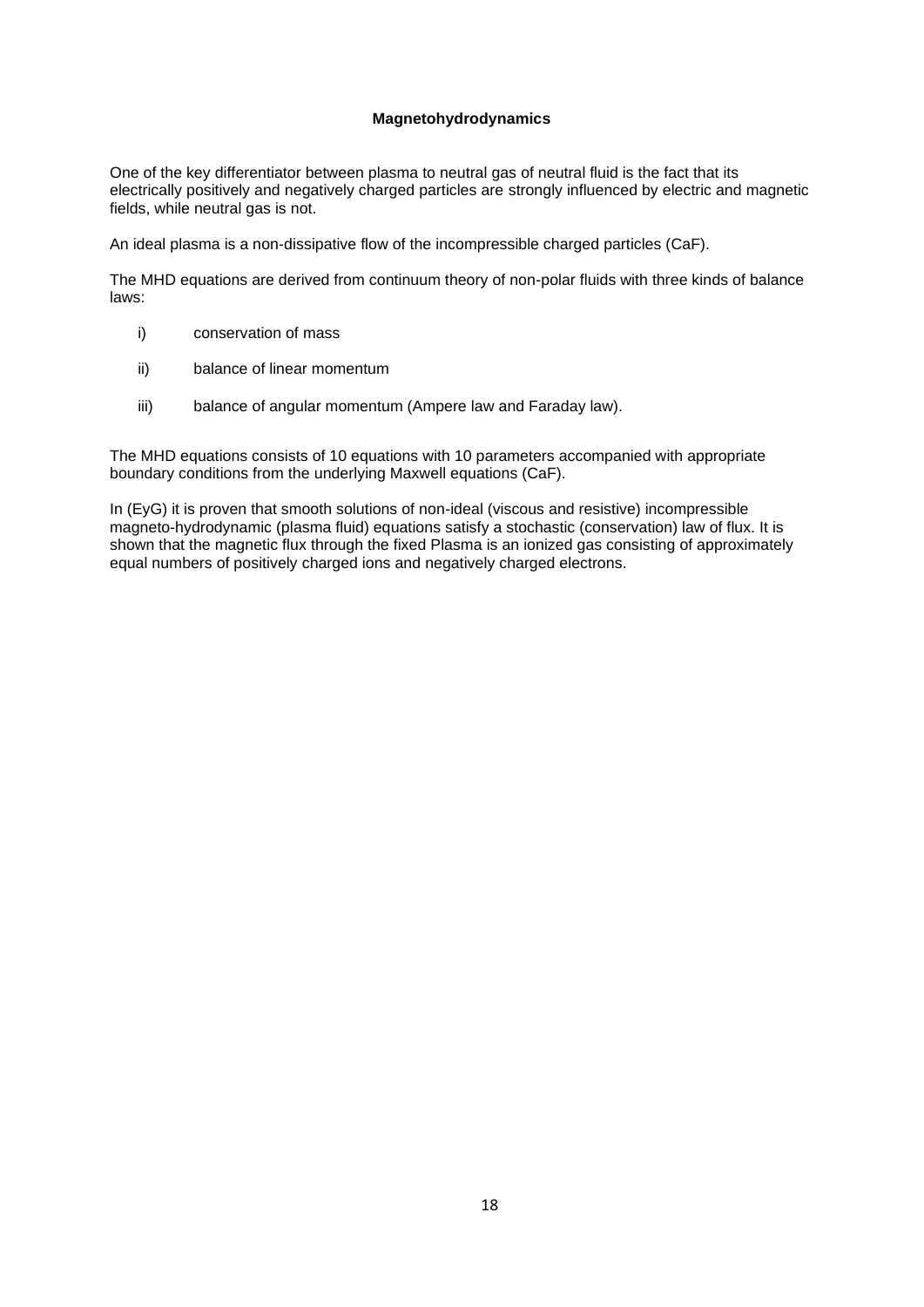# **Hermite Polynomials**

The weighted Hermite polynomials

$$
\phi_n(x) := \frac{e^{-\frac{x^2}{2}H_n(x)}}{\sqrt{2^n n! \sqrt{\pi}}} \quad \text{with} \quad H_n(x) := (-1)^n e^{-x^2} \frac{d^n}{dx^n} e^{-x^2}, \quad H_0(x) = 1, \quad H_1(x) = x,
$$

form a set of orthonormal functions in  $L_2(-\infty,\infty)$ , i.e., the Hermite polynomials have only real zeros. The relation to the Gaussian function is given by

$$
f(x)=\pi^{1/4}\phi_0(\sqrt{2\pi}x)\ .
$$

The Hermite polynomials  $H_n(x)$  fulfill the recursion formula

$$
H_n(\sqrt{2\pi}x) = 2xH_{n-1}(\sqrt{2\pi}x) - (n-1)b_n\phi_{n-2}(x) - 2(n-1)H_{n-2}(\sqrt{2\pi}x).
$$

Using the abbreviation

$$
a_n:=\sqrt{\frac{2(n-1)!}{n!}} \qquad b_n:=\sqrt{\frac{(n-2)!}{n!}}
$$

this gives the recursion formula

$$
\phi_n(x) := a_n x \phi_{n-1}(x) - (n-1) b_n \phi_{n-2}(x), \quad \phi_0(x) := \pi^{-1/4} e^{-\frac{x^2}{2}}, \quad \phi_1(x) := 2^{-1/2} \pi^{-1/4} x e^{-\frac{x^2}{2}},
$$

from which the recursion formula for the corresponding Hilbert transforms can be calculated

$$
\hat{\phi}_n(x) := a_n \left[ x \hat{\phi}_{n-1}(x) - \frac{1}{\pi} \int_{-\infty}^{\infty} \phi_{n-1}(y) dy \right] - (n-1) b_n \hat{\phi}_{n-2}(x)
$$

$$
\hat{\phi}_0(x) = \pi^{1/4} \int_{-\infty}^{\infty} e^{-\frac{\omega^2}{2}} \sin(\omega x) d\omega.
$$

As  $\phi_n$ ,  $H\phi_n \in L_2$  is follows

$$
L_2:=H:=span[\phi_n(x)]=span[H(\phi_n(x))].
$$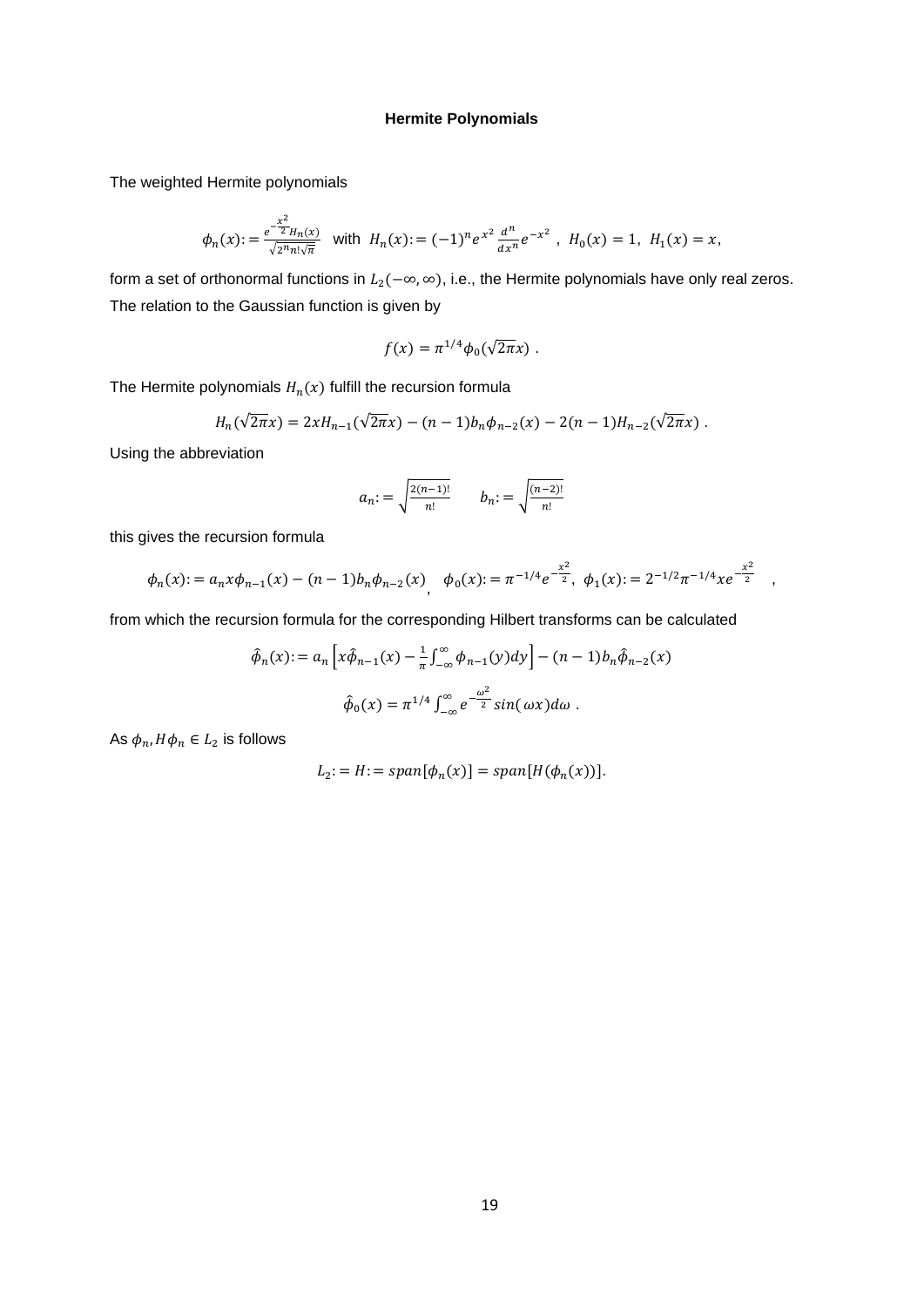#### **Extract from**

## **H. Weyl, Philosophy of Mathematics and Natural Science**

#### **The Physical Picture of the World B. Matter and Fields. Ether**

*p. 171: "Just as the velocity of a water wave is not a substantial but a phase velocity, so the velocity with which an electron moves is only the velocity of an ideal "center of energy", constructed out of the field distribution. According to this view, there exists but one kind of natural laws, namely, field laws of the same transparent nature as Maxwell had established for the electromagnetic field. The obscure problem of laws of interaction between matter and field does not arise. This conception of the world can hardly be described as dynamical any more, since the field is neither generated nor acting upon an agent separate from the field, but following its own laws is in a quiet continuous flow. It is of the essence of the continuum. Even the atomic nuclei and the electrons are not ultimate unchangeable elements that are pushed back and forth by natural forces acting upon them, but they are themselves spread out continuously and are subject to fine fluent changes.*

*On the basis of rather convincing general considerations, G. Mie in 1912 pointed out a way of modifying the Maxwell equations in such manner that they might possibly solve the problem of matter, by explaining why the field possesses a "granular" structure and why the knots of energy remain intact in spite of the back and forth flux of energy and momentum. The Maxwell equations will not do because they imply that the negative charges compressed in an electron explode; to guarantee their coherence in spite of Coulomb's repulsive forces was the only service still required of substance by H. A. Lorentz's theory of electrons. The preservation of the energy knots must result from the fact that the modified field laws admit only of one state of field equilibrium – or of a few between which there is no continuous transition (static, spherically symmetry solutions of the field equations). The field laws should thus permit us to compute in advance charge and mass of the electron and the atomic weights of the various chemical elements in existence. And the same fact, rather than the contrast of substance and field, would be the reason why we may decompose the energy or inert mass of a compond body (approximately) into the non-resolvable energy or its last elementary constituents and the resolvable energy of their mutual bond."*